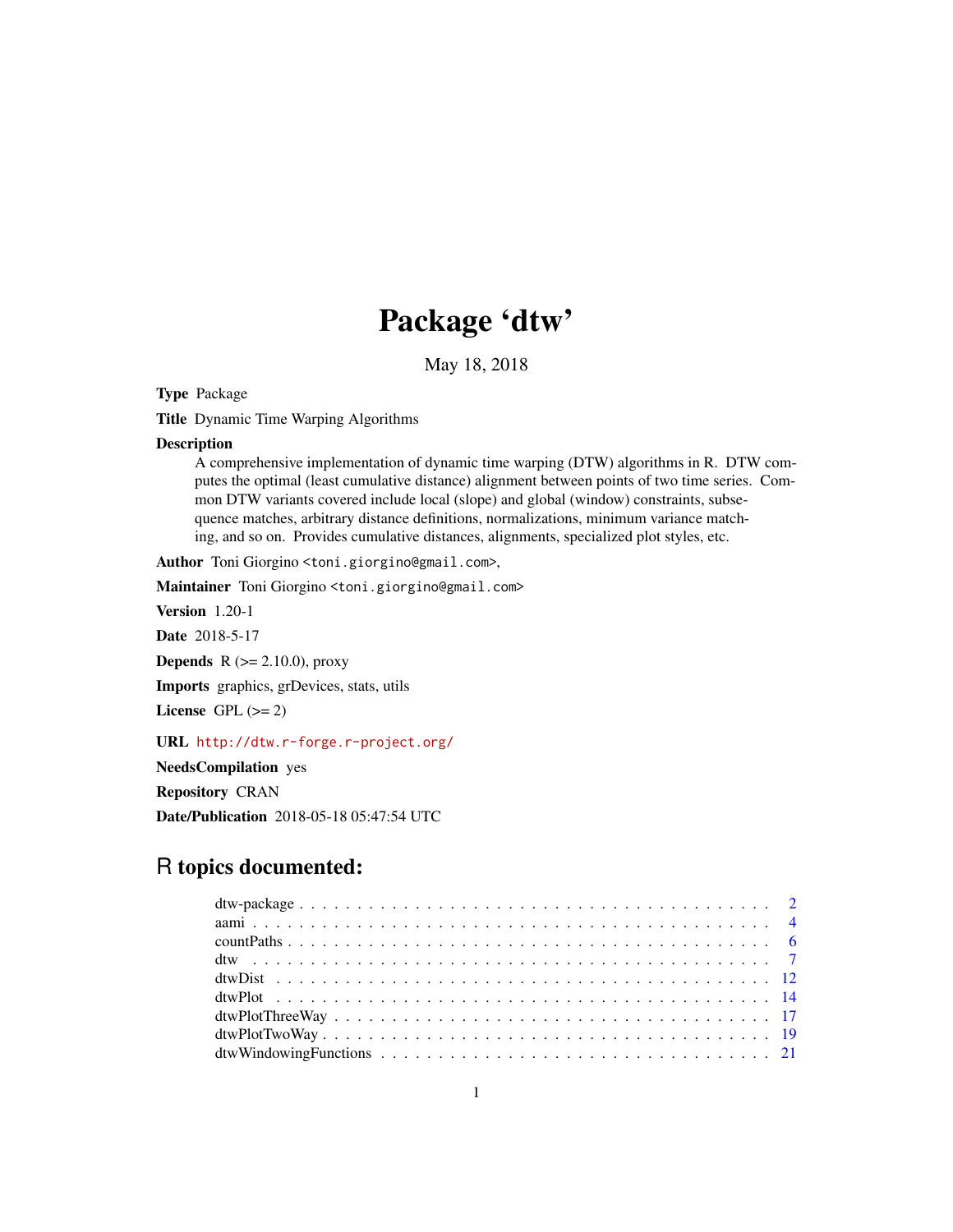# <span id="page-1-0"></span>2 dtw-package

| Index |  |  |  |  |  |  |  |  |  |  |  |  |  |  |  |  |  |  |  |  |
|-------|--|--|--|--|--|--|--|--|--|--|--|--|--|--|--|--|--|--|--|--|
|       |  |  |  |  |  |  |  |  |  |  |  |  |  |  |  |  |  |  |  |  |
|       |  |  |  |  |  |  |  |  |  |  |  |  |  |  |  |  |  |  |  |  |
|       |  |  |  |  |  |  |  |  |  |  |  |  |  |  |  |  |  |  |  |  |
|       |  |  |  |  |  |  |  |  |  |  |  |  |  |  |  |  |  |  |  |  |

dtw-package *Dynamic Time Warping Algorithms*

# Description

A comprehensive implementation of dynamic time warping (DTW) algorithms in R. DTW computes the optimal (least cumulative distance) alignment between points of two time series. Common DTW variants covered include local (slope) and global (window) constraints, subsequence matches, arbitrary distance definitions, normalizations, minimum variance matching, and so on. Provides cumulative distances, alignments, specialized plot styles, etc.

# Details

The DESCRIPTION file:

| Package: | dtw                                                                                                               |
|----------|-------------------------------------------------------------------------------------------------------------------|
| Type:    | Package                                                                                                           |
| Title:   | Dynamic Time Warping Algorithms                                                                                   |
|          | Description: A comprehensive implementation of dynamic time warping (DTW) algorithms in R. DTW computes the optim |
| Author:  | Toni Giorgino <toni.giorgino@gmail.com>,</toni.giorgino@gmail.com>                                                |
|          | Maintainer: Toni Giorgino <toni.giorgino@gmail.com></toni.giorgino@gmail.com>                                     |
| Version: | $1.20 - 1$                                                                                                        |
| Date:    | 2018-5-17                                                                                                         |
| Depends: | $R$ ( $>= 2.10.0$ ), proxy                                                                                        |
| Imports: | graphics, grDevices, stats, utils                                                                                 |
| License: | $GPL$ ( $>=2$ )                                                                                                   |
| URL:     | http://dtw.r-forge.r-project.org/                                                                                 |

Index of help topics:

| ANSI/AAMI EC13 Test Waveforms, 3a and 3b   |
|--------------------------------------------|
| Count the number of possible warping paths |
| Dynamic Time Warp                          |
| Dynamic Time Warping Algorithms            |
| Compute a dissimilarity matrix             |
| Plotting of dynamic time warp results      |
| Plotting of dynamic time warp results:     |
| annotated warping function                 |
| Plotting of dynamic time warp results:     |
|                                            |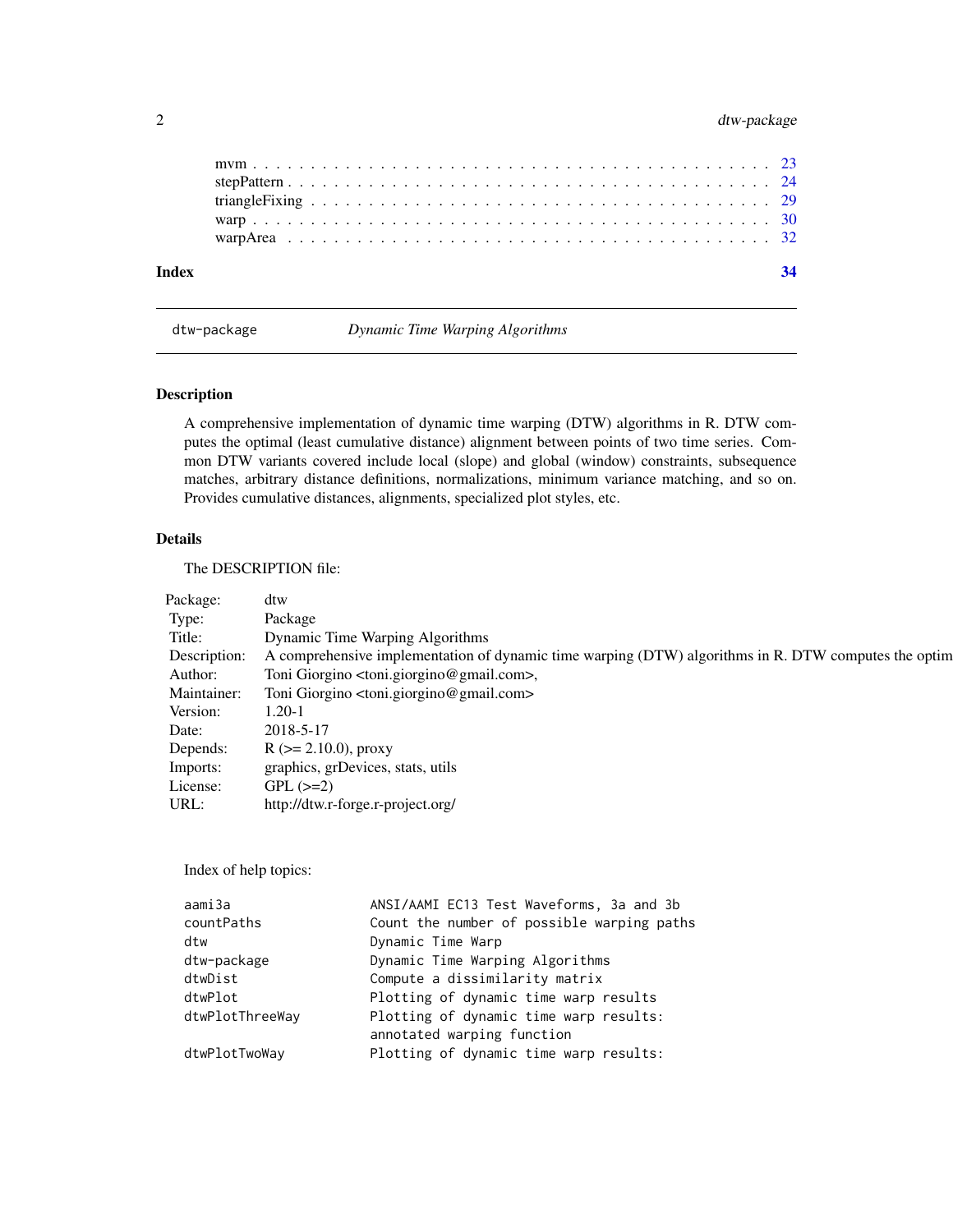# <span id="page-2-0"></span>dtw-package 3

|                       | pointwise comparison                           |
|-----------------------|------------------------------------------------|
| dtwWindowingFunctions | Global constraints and windowing functions for |
|                       | <b>DTW</b>                                     |
| mvm                   | Minimum Variance Matching algorithm            |
| stepPattern           | Step patterns for DTW                          |
| triangleFixing        | Triangle Fixing algorithm for Metric Nearness  |
| warp                  | Apply a warping to a given timeseries          |
| warpArea              | Compute Warping Path Area                      |
|                       |                                                |

Comprehensive implementation of Dynamic Time Warping (DTW) algorithms in R.

The DTW algorithm computes the stretch of the time axis which optimally maps one given timeseries (query) onto whole or part of another (reference). It yields the remaining cumulative distance after the alignment and the point-by-point correspondence (warping function). DTW is widely used e.g. for classification and clustering tasks in econometrics, chemometrics and general timeseries mining.

Please see documentation for function [dtw](#page-6-1), which is the main entry point to the package.

The R implementation in dtw provides:

- arbitrary windowing functions (global constraints), eg. the Sakoe-Chiba band; see [dtwWindowingFunctions](#page-20-1)
- arbitrary transition types (also known as step patterns, slope constraints, local constraints, or DP-recursion rules). This includes dozens of well-known types; see [stepPattern](#page-23-1):
	- all step patterns classified by Rabiner-Juang, Sakoe-Chiba, and Rabiner-Myers;
	- symmetric and asymmetric;
	- Rabiner's smoothed variants;
	- arbitrary, user-defined slope constraints
- partial matches: open-begin, open-end, substring matches
- proper, pattern-dependent, normalization (exact average distance per step)
- the Minimum Variance Matching (MVM) algorithm (Latecki et al.)

Multivariate timeseries can be aligned with arbitrary local distance definitions, leveraging the [dist](#page-0-0) function of package **proxy**. DTW itself becomes a distance function with the dist semantics.

In addition to computing alignments, the package provides:

- methods for plotting alignments and warping functions in several classic styles (see plot gallery);
- graphical representation of step patterns;
- functions for applying a warping function, either direct or inverse; and more.

If you use this software, please cite it according to citation("dtw"). The package home page is at <http://dtw.r-forge.r-project.org>.

#### Author(s)

Toni Giorgino <toni.giorgino@gmail.com>,

Maintainer: Toni Giorgino <toni.giorgino@gmail.com>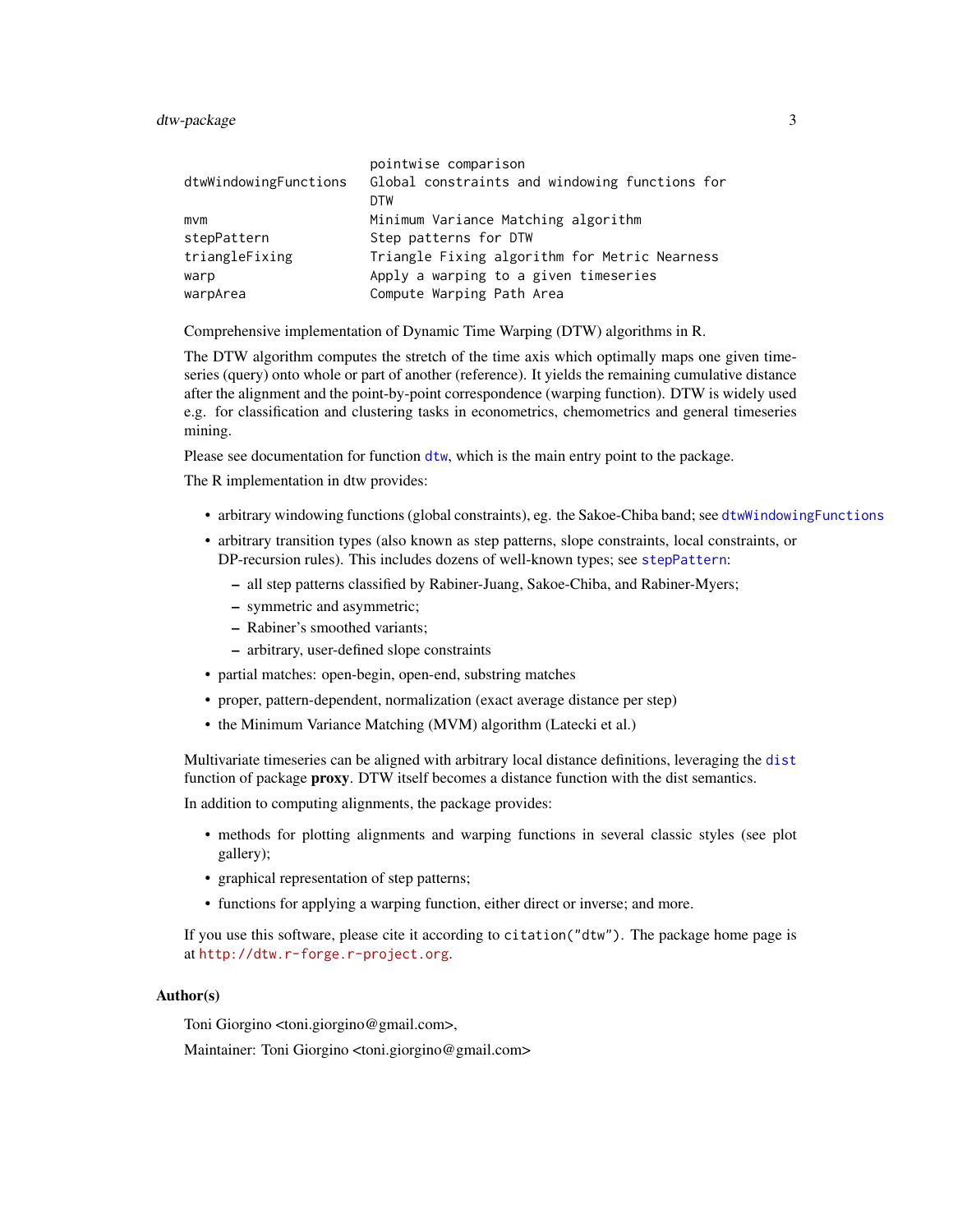<span id="page-3-0"></span>Toni Giorgino. *Computing and Visualizing Dynamic Time Warping Alignments in R: The dtw Package.* Journal of Statistical Software, 31(7), 1-24. <http://www.jstatsoft.org/v31/i07/>

Tormene, P.; Giorgino, T.; Quaglini, S. & Stefanelli, M. *Matching incomplete time series with dynamic time warping: an algorithm and an application to post-stroke rehabilitation.* Artif Intell Med, 2009, 45, 11-34

Rabiner, L. R., & Juang, B.-H. (1993). Chapter 4 in *Fundamentals of speech recognition.* Englewood Cliffs, NJ: Prentice Hall.

#### See Also

[dtw](#page-6-1) for the main entry point to the package; [dtwWindowingFunctions](#page-20-1) for global constraints; [stepPattern](#page-23-1) for local constraints; [distance](#page-0-0), [outer](#page-0-0) for building a local cost matrix with multivariate timeseries and custom distance functions.

#### Examples

library(dtw); ## demo(dtw);

aami *ANSI/AAMI EC13 Test Waveforms, 3a and 3b*

#### Description

ANSI/AAMI EC13 Test Waveforms 3a and 3b, as obtained from the PhysioBank database.

#### Usage

```
data(aami3a);
data(aami3b);
```
# Format

> str(aami3a) Time-Series [1:43081] from 0 to 59.8: 0.185 0.185 0.169 0.185 0.185 0.185 0.185 0.185 0.185 0.2 ...

> str(aami3b) Time-Series [1:43142] from 0 to 59.9: 0.192 0.192 0.192 0.192 0.192 0.2 0.2 0.192  $0.2 0.2 ...$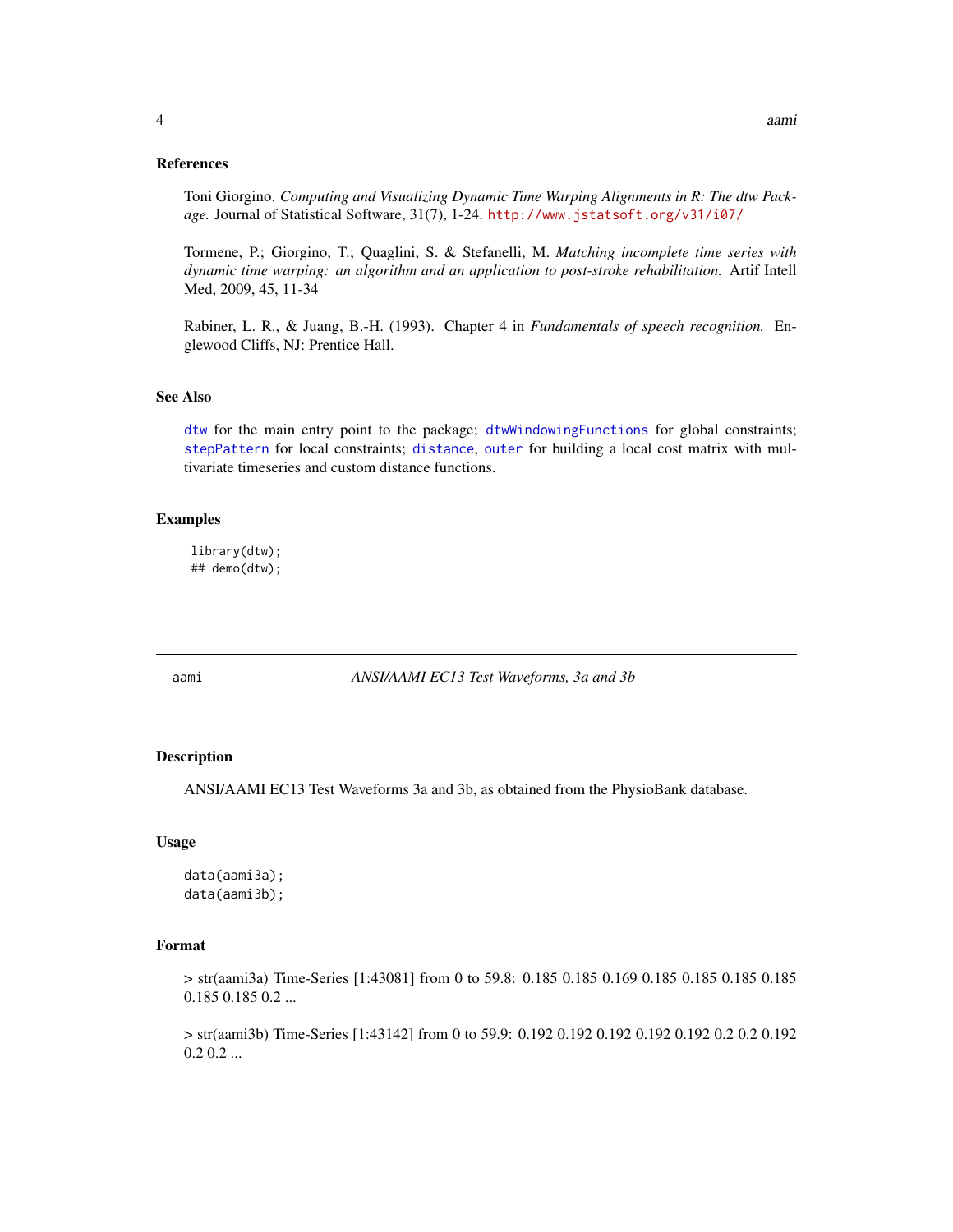#### aami 50 metatra. Sida keessatti 1970 metatra. Sida keessatti 1970 metatra. Sida keessatti 1970 metatra. Sida k

#### Details

The following text is reproduced (abridged) from PhysioBank, page [http://www.physionet.org/](http://www.physionet.org/physiobank/database/aami-ec13/) [physiobank/database/aami-ec13/](http://www.physionet.org/physiobank/database/aami-ec13/). Other recordings belong to the dataset and can be obtained from the same page.

The files in this set can be used for testing a variety of devices that monitor the electrocardiogram. The recordings include both synthetic and real waveforms. For details on these test waveforms and how to use them, please refer to section 5.1.2.1, paragraphs (e) and (g) in the reference below. Each recording contains one ECG signal sampled at 720 Hz with 12-bit resolution.

#### Note

Timestamps in the datasets have been re-created at the indicated frequency of 720 Hz, whereas the original timestamps in ms (at least in text format) only had three decimal digits' precision, and were therefore affected by substantial jittering.

#### Source

Cardiac monitors, heart rate meters, and alarms [American National Standard (ANSI/AAMI EC13:2002)]. Arlington, VA: Association for the Advancement of Medical Instrumentation, 2002

#### References

Goldberger AL, Amaral LAN, Glass L, Hausdorff JM, Ivanov PCh, Mark RG, Mietus JE, Moody GB, Peng CK, Stanley HE. *PhysioBank, PhysioToolkit, and PhysioNet: Components of a New Research Resource for Complex Physiologic Signals.* Circulation 101(23):e215-e220 [Circulation Electronic Pages; <http://circ.ahajournals.org/cgi/content/full/101/23/e215>]; 2000 (June 13).

#### Examples

```
data(aami3a);
data(aami3b);
## Plot both as a multivariate TS object
## only extract the first 10 seconds
plot( main="ECG (mV)",
window(
 cbind(aami3a,aami3b) ,end=10)
)
```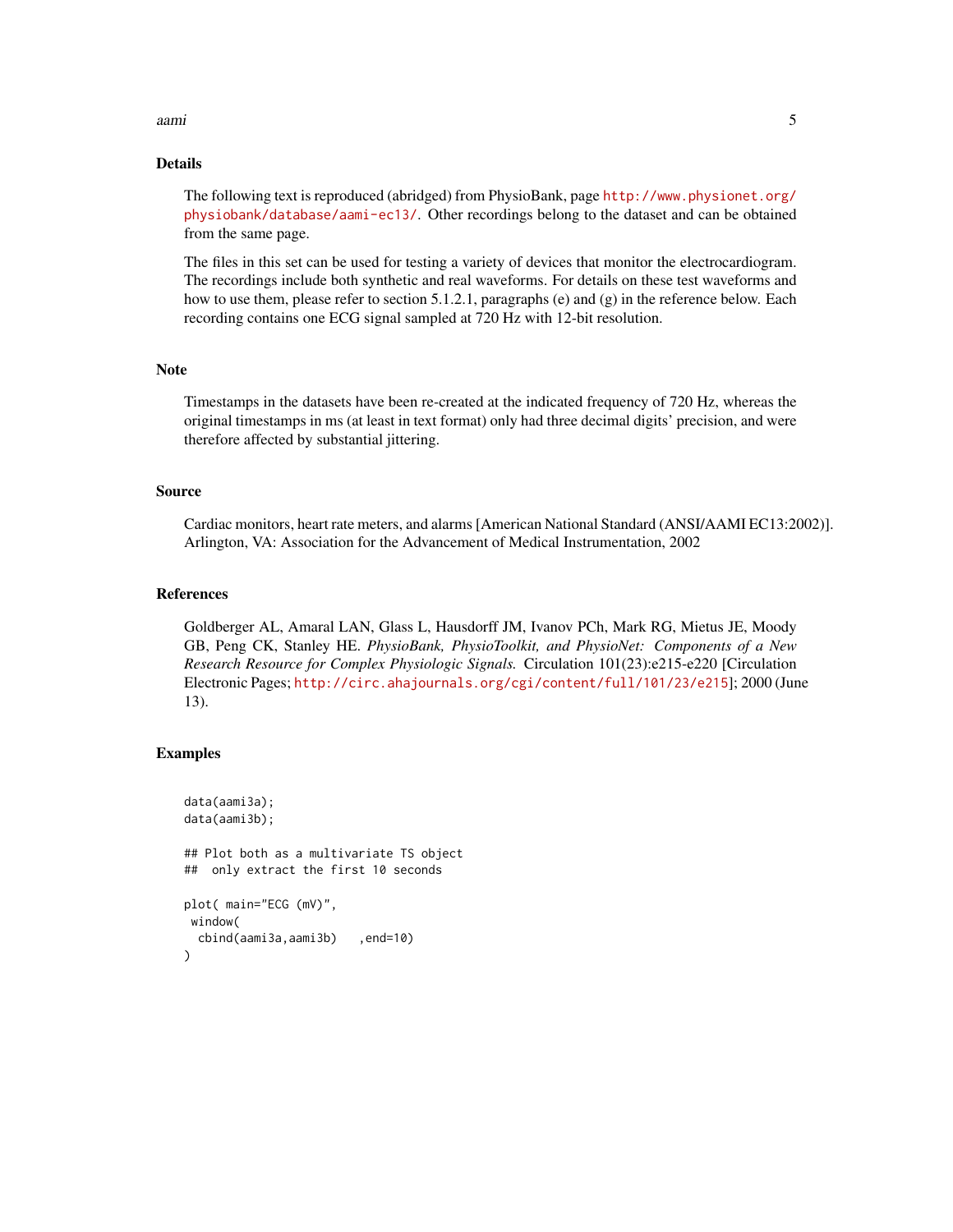<span id="page-5-0"></span>

# Description

Count the number of warping paths compatible with the constraints.

#### Usage

countPaths(d,debug=FALSE)

#### Arguments

| d     | an object of class dtw        |
|-------|-------------------------------|
| debug | return an intermediate result |

# Details

Count how many possible warping paths exist in the alignment problem passed as an argument. The object passed as an argument is used to look up the problem parameters such as the used step pattern, windowing, open ends, and so on. The actual alignment is ignored.

Note that the number of paths grows exponentially with problems size. The result may be approximate when windowing functions are used.

If debug is TRUE, a matrix used for the computation is returned instead of the final result.

#### Value

The number of paths.

## Author(s)

Toni Giorgino

#### Examples

```
ds<-dtw(1:7+2,1:8,keep=TRUE,step=asymmetric);
countPaths(ds)
## Result: 126
```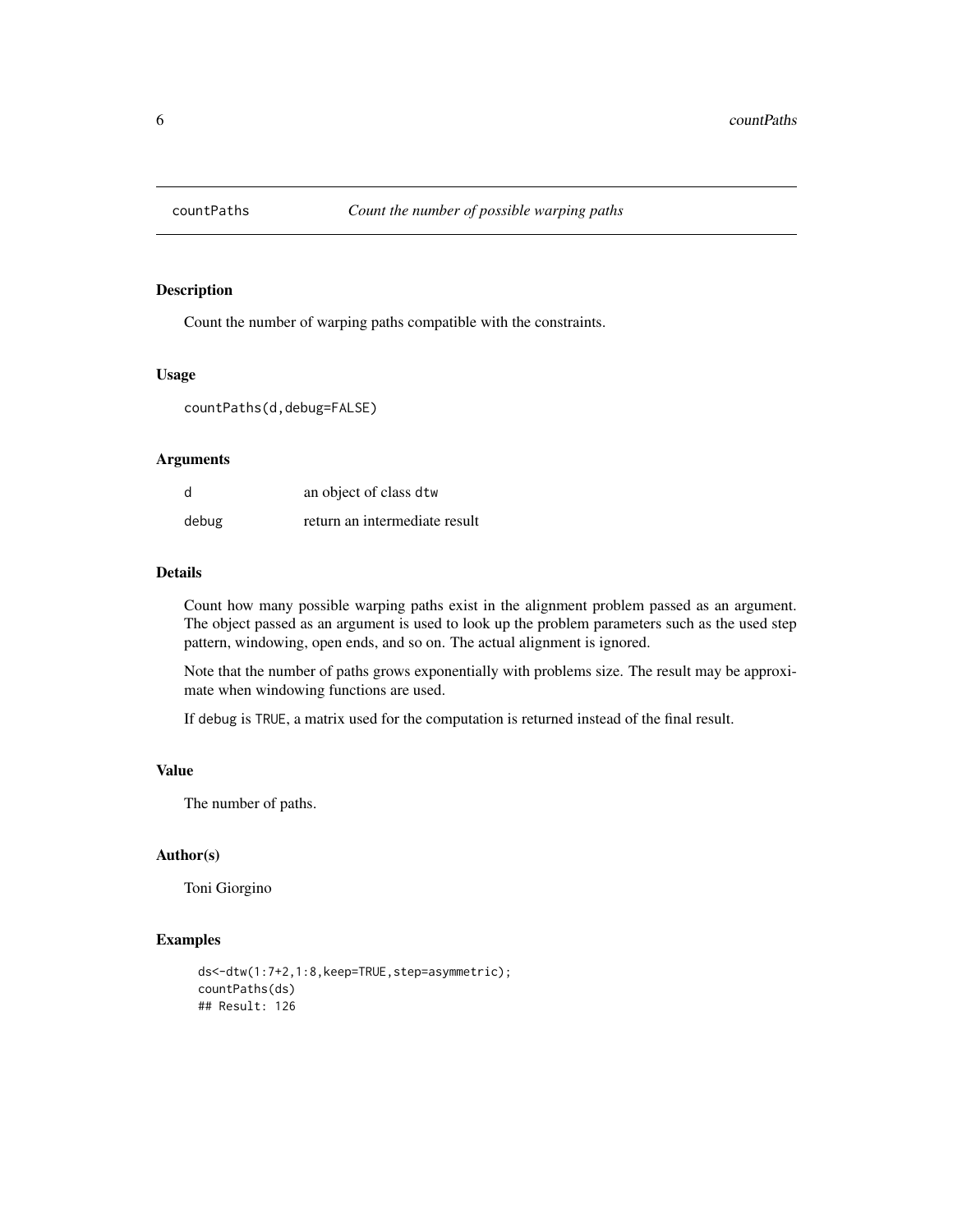# Description

Compute Dynamic Time Warp and find optimal alignment between two time series.

# Usage

```
dtw(x, y=NULL,
         dist.method="Euclidean",
         step.pattern=symmetric2,
         window.type="none",
         keep.internals=FALSE,
         distance.only=FALSE,
         open.end=FALSE,
         open.begin=FALSE,
         ... )
is.dtw(d)
## S3 method for class 'dtw'
print(x,...)
```
# Arguments

| $\mathsf{x}$                                          | query vector <i>or</i> local cost matrix                                                                       |  |  |  |  |
|-------------------------------------------------------|----------------------------------------------------------------------------------------------------------------|--|--|--|--|
| y                                                     | reference vector, unused if x given as cost matrix                                                             |  |  |  |  |
| dist.method                                           | pointwise (local) distance function to use. See dist in package proxy                                          |  |  |  |  |
| step.pattern                                          | a stepPattern object describing the local warping steps allowed with their cost<br>(see stepPattern)           |  |  |  |  |
| window.type                                           | windowing function. Character: "none", "itakura", "sakoechiba", "slantedband",<br>or a function (see details). |  |  |  |  |
| open.begin, open.end<br>perform open-ended alignments |                                                                                                                |  |  |  |  |
|                                                       | keep.internals preserve the cumulative cost matrix, inputs, and other internal structures                      |  |  |  |  |
| distance.only                                         | only compute distance (no backtrack, faster)                                                                   |  |  |  |  |
| d                                                     | an arbitrary R object                                                                                          |  |  |  |  |
| $\ddotsc$                                             | additional arguments, passed to window. type                                                                   |  |  |  |  |

<span id="page-6-1"></span><span id="page-6-0"></span>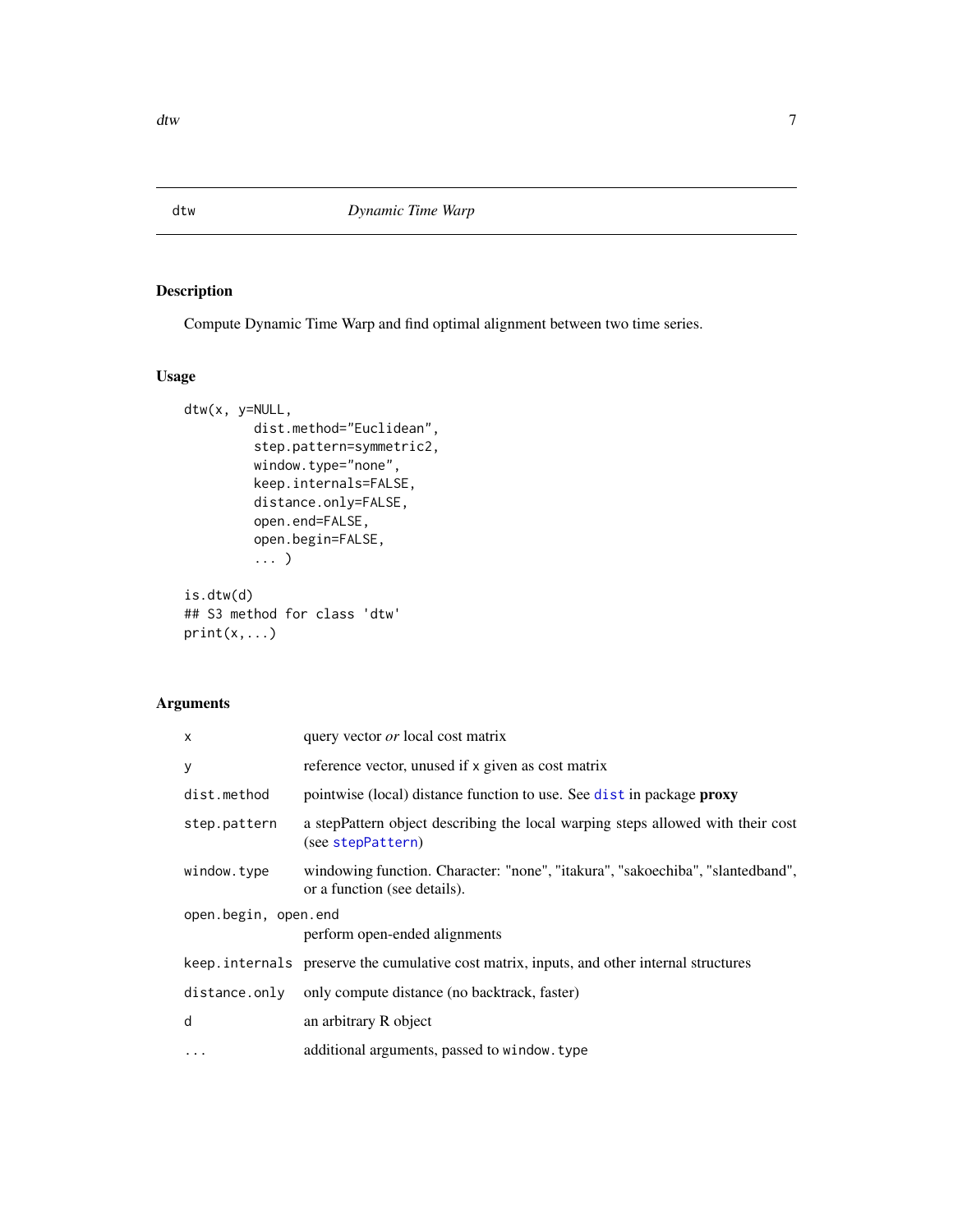#### <span id="page-7-0"></span>Details

The function performs Dynamic Time Warp (DTW) and computes the optimal alignment between two time series x and y, given as numeric vectors. The "optimal" alignment minimizes the sum of distances between aligned elements. Lengths of x and y may differ.

The local distance between elements of x (query) and y (reference) can be computed in one of the following ways:

- 1. if [dist](#page-0-0).method is a string, x and y are passed to the dist function in package **proxy** with the method given;
- 2. if dist.method is a function of two arguments, it invoked repeatedly on all pairs  $x[i], y[j]$ to build the local cost matrix;
- 3. multivariate time series and arbitrary distance metrics can be handled by supplying a localdistance matrix. Element  $[i, j]$  of the local-distance matrix is understood as the distance between element  $x[i]$  and  $y[j]$ . The distance matrix has therefore n=length(x) rows and m=length(y) columns (see note below).

Several common variants of the DTW recursion are supported via the step.pattern argument, which defaults to symmetric2. Step patterns are commonly used to *locally* constrain the slope of the alignment function. See [stepPattern](#page-23-1) for details.

Windowing enforces a *global* constraint on the envelope of the warping path. It is selected by passing a string or function to the window.type argument. Commonly used windows are (abbreviations allowed):

- "none" No windowing (default)
- "sakoechiba"A band around main diagonal
- "slantedband"A band around slanted diagonal
- "itakura"So-called Itakura parallelogram

window.type can also be an user-defined windowing function. See [dtwWindowingFunctions](#page-20-1) for all available windowing functions, details on user-defined windowing, and a discussion of the (mis)naming of the "Itakura" parallelogram as a global constraint. Some windowing functions may require parameters, such as the window.size argument.

Open-ended alignment, i.e. semi-unconstrained alignment, can be selected via the open.end switch. Open-end DTW computes the alignment which best matches all of the query with a *leading part* of the reference. This is proposed e.g. by Mori (2006), Sakoe (1979) and others. Similarly, open-begin is enabled via open. begin; it makes sense when open. end is also enabled (subsequence finding). Subsequence alignments are similar e.g. to UE2-1 algorithm by Rabiner (1978) and others. Please find a review in Tormene et al. (2009).

If the warping function is not required, computation can be sped up enabling the distance.only=TRUE switch, which skips the backtracking step. The output object will then lack the index $\{1, 2, 1s, 2s\}$ and stepsTaken fields.

is.dtw tests whether the argument is of class dtw.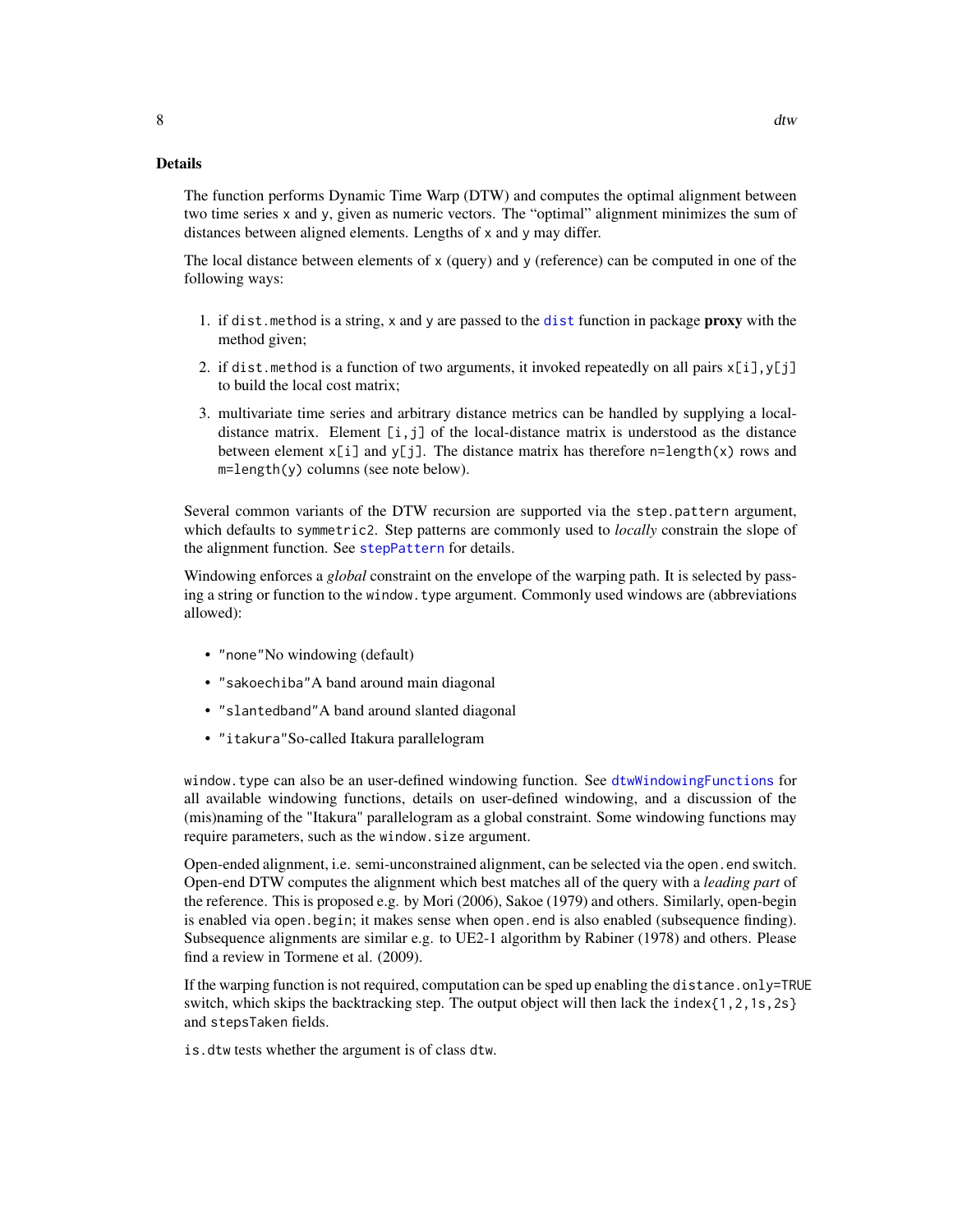```
dtw
```
# Value

An object of class dtw with the following items:

| distance                                                      | the minimum global distance computed, not normalized.                                                                                                          |  |  |  |  |
|---------------------------------------------------------------|----------------------------------------------------------------------------------------------------------------------------------------------------------------|--|--|--|--|
| normalizedDistance                                            |                                                                                                                                                                |  |  |  |  |
|                                                               | distance computed, <i>normalized</i> for path length, if normalization is known for<br>chosen step pattern.                                                    |  |  |  |  |
| N,M                                                           | query and reference length                                                                                                                                     |  |  |  |  |
| call                                                          | the function call that created the object                                                                                                                      |  |  |  |  |
| index1                                                        | matched elements: indices in x                                                                                                                                 |  |  |  |  |
| index2                                                        | corresponding mapped indices in y                                                                                                                              |  |  |  |  |
| stepPattern                                                   | the stepPattern object used for the computation                                                                                                                |  |  |  |  |
| last element of reference matched, if open . end=TRUE<br>jmin |                                                                                                                                                                |  |  |  |  |
| directionMatrix                                               |                                                                                                                                                                |  |  |  |  |
|                                                               | if keep. internals=TRUE, the directions of steps that would be taken at each<br>alignment pair (integers indexing production rules in the chosen step pattern) |  |  |  |  |
| stepsTaken                                                    | the list of steps taken from the beginning to the end of the alignment (integers<br>indexing chosen step pattern)                                              |  |  |  |  |
| index1s, index2s                                              |                                                                                                                                                                |  |  |  |  |
|                                                               | same as index1/2, excluding intermediate steps for multi-step patterns like<br>asymmetricP05                                                                   |  |  |  |  |
| costMatrix                                                    | if keep. internals=TRUE, the cumulative cost matrix                                                                                                            |  |  |  |  |
| query, reference                                              |                                                                                                                                                                |  |  |  |  |
|                                                               | if keep. internals=TRUE and passed as the x and y arguments, the query and<br>reference timeseries.                                                            |  |  |  |  |

#### Note

Cost matrices (both input and output) have query elements arranged row-wise (first index), and reference elements column-wise (second index). They print according to the usual convention, with indexes increasing down- and rightwards. Many DTW papers and tutorials show matrices according to plot-like conventions, i.e. reference index growing upwards. This may be confusing.

A fast compiled version of the function is normally used. Should it be unavailable, the interpreted equivalent will be used as a fall-back with a warning.

# Author(s)

Toni Giorgino

# References

Toni Giorgino. *Computing and Visualizing Dynamic Time Warping Alignments in R: The dtw Package.* Journal of Statistical Software, 31(7), 1-24. <http://www.jstatsoft.org/v31/i07/>

Tormene, P.; Giorgino, T.; Quaglini, S. & Stefanelli, M. *Matching incomplete time series with*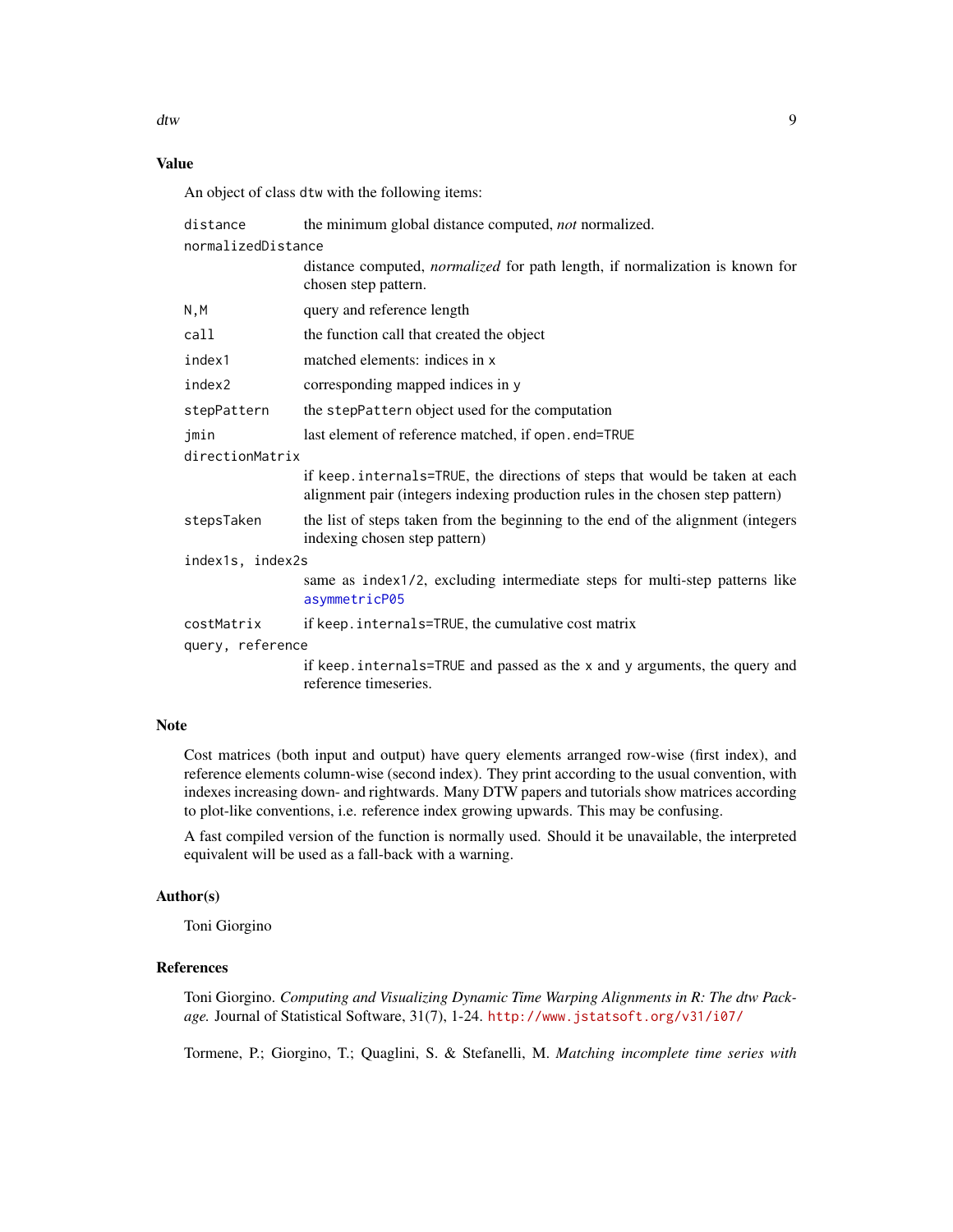*dynamic time warping: an algorithm and an application to post-stroke rehabilitation.* Artif Intell Med, 2009, 45, 11-34. <http://dx.doi.org/10.1016/j.artmed.2008.11.007>

Sakoe, H.; Chiba, S., *Dynamic programming algorithm optimization for spoken word recognition,* Acoustics, Speech, and Signal Processing [see also IEEE Transactions on Signal Processing], IEEE Transactions on , vol.26, no.1, pp. 43-49, Feb 1978. [http://ieeexplore.ieee.org/xpls/abs\\_](http://ieeexplore.ieee.org/xpls/abs_all.jsp?arnumber=1163055) [all.jsp?arnumber=1163055](http://ieeexplore.ieee.org/xpls/abs_all.jsp?arnumber=1163055)

Mori, A.; Uchida, S.; Kurazume, R.; Taniguchi, R.; Hasegawa, T. & Sakoe, H. *Early Recognition and Prediction of Gestures* Proc. 18th International Conference on Pattern Recognition ICPR 2006, 2006, 3, 560-563

Sakoe, H. *Two-level DP-matching–A dynamic programming-based pattern matching algorithm for connected word recognition* Acoustics, Speech, and Signal Processing [see also IEEE Transactions on Signal Processing], IEEE Transactions on, 1979, 27, 588-595

Rabiner L, Rosenberg A, Levinson S (1978). *Considerations in dynamic time warping algorithms for discrete word recognition.* IEEE Trans. Acoust., Speech, Signal Process., 26(6), 575-582. ISSN 0096-3518.

Muller M. *Dynamic Time Warping* in *Information Retrieval for Music and Motion*. Springer Berlin Heidelberg; 2007. p. 69-84. [http://link.springer.com/chapter/10.1007/978-3-540-74048-](http://link.springer.com/chapter/10.1007/978-3-540-74048-3_4)3\_ [4](http://link.springer.com/chapter/10.1007/978-3-540-74048-3_4)

#### See Also

[dtwDist](#page-11-1), for iterating dtw over a set of timeseries; [dtwWindowingFunctions](#page-20-1), for windowing and global constraints; [stepPattern](#page-23-1), step patterns and local constraints; [plot.dtw](#page-13-1), plot methods for DTW objects. To generate a local [dist](#page-0-0)ance matrix, the functions dist in package **proxy**, [distance](#page-0-0) in package **analogue**, [outer](#page-0-0) may come handy.

#### Examples

```
## A noisy sine wave as query
idx<-seq(0,6.28,len=100);
query<-sin(idx)+runif(100)/10;
## A cosine is for reference; sin and cos are offset by 25 samples
reference<-cos(idx)
plot(reference); lines(query,col="blue");
## Find the best match
alignment<-dtw(query,reference);
```

```
## Display the mapping, AKA warping function - may be multiple-valued
## Equivalent to: plot(alignment, type="alignment")
plot(alignment$index1,alignment$index2,main="Warping function");
```
<span id="page-9-0"></span>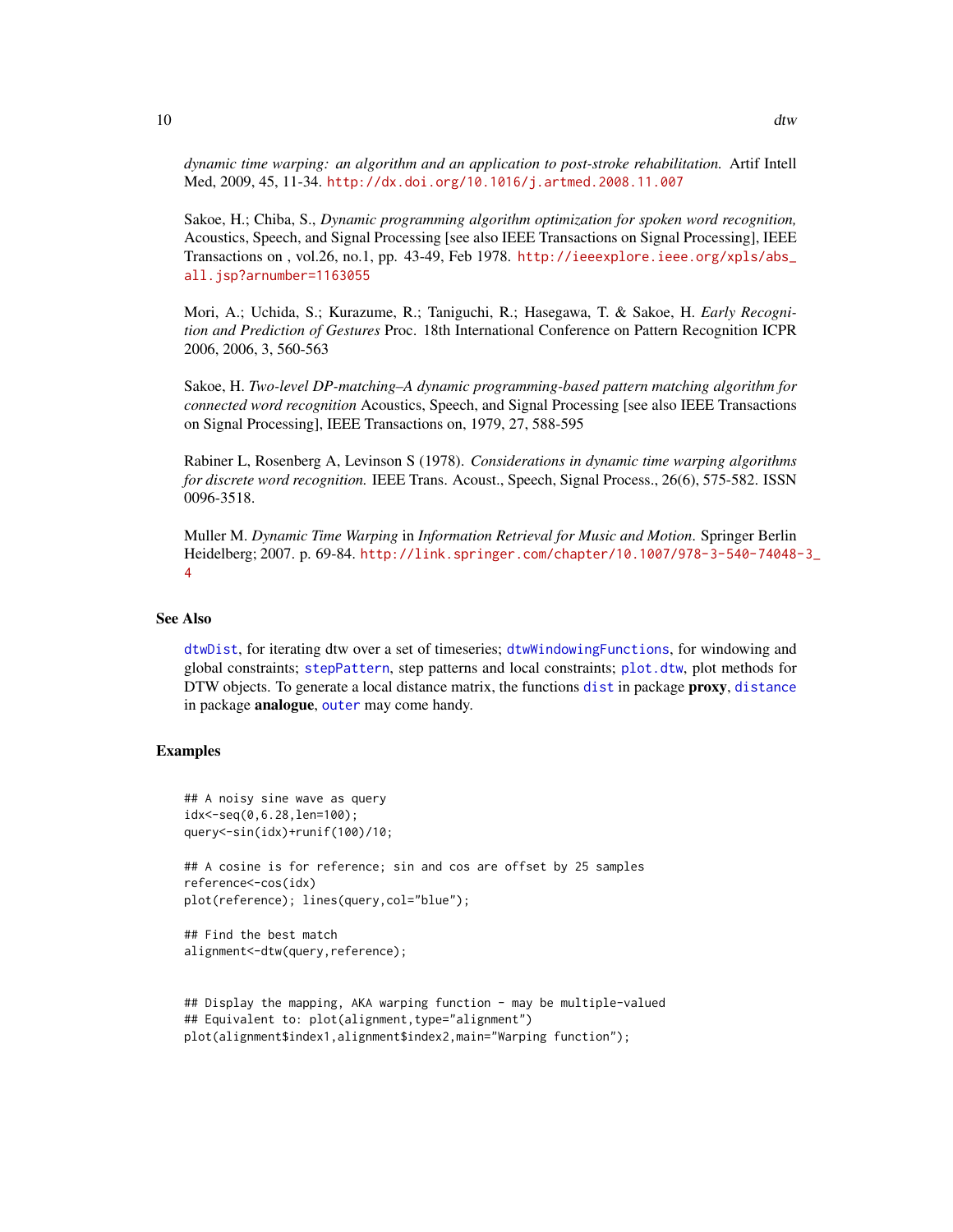##

##

##

##

##

##

```
## Confirm: 25 samples off-diagonal alignment
lines(1:100-25,col="red")
#########
## Partial alignments are allowed.
alignmentOBE <-
 dtw(query[44:88],reference,
     keep=TRUE,step=asymmetric,
      open.end=TRUE,open.begin=TRUE);
plot(alignmentOBE,type="two",off=1);
#########
## Subsetting allows warping and unwarping of
## timeseries according to the warping curve.
## See first example below.
## Most useful: plot the warped query along with reference
plot(reference)
lines(query[alignment$index1]~alignment$index2,col="blue")
## Plot the (unwarped) query and the inverse-warped reference
plot(query,type="l",col="blue")
points(reference[alignment$index2]~alignment$index1)
#########
## Contour plots of the cumulative cost matrix
## similar to: plot(alignment,type="density") or
## dtwPlotDensity(alignment)
## See more plots in ?plot.dtw
## keep = TRUE so we can look into the cost matrix
```
alignment<-dtw(query,reference,keep=TRUE);

```
contour(alignment$costMatrix,col=terrain.colors(100),x=1:100,y=1:100,
xlab="Query (noisy sine)",ylab="Reference (cosine)");
```
lines(alignment\$index1,alignment\$index2,col="red",lwd=2);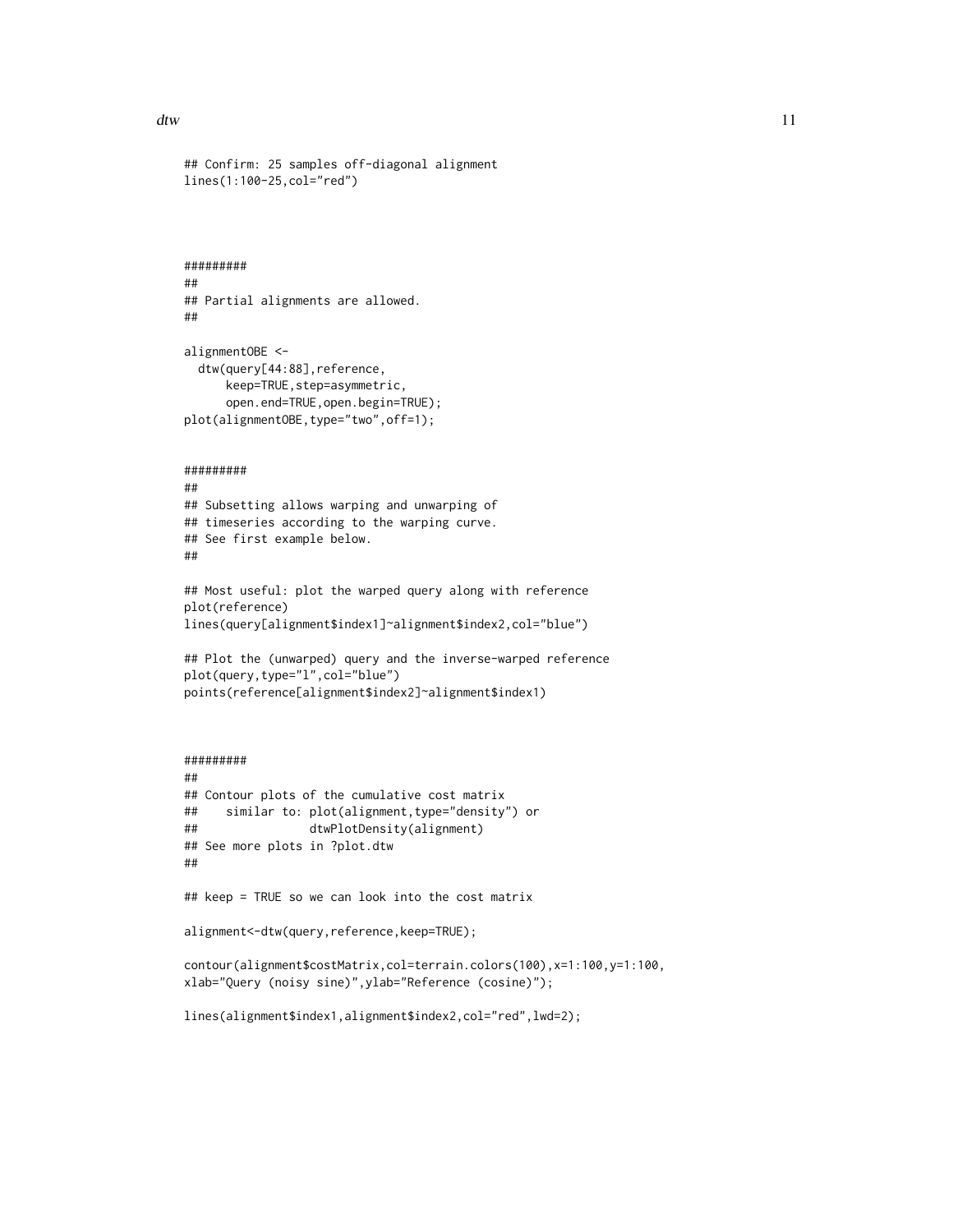```
#########
##
## An hand-checkable example
##
ldist<-matrix(1,nrow=6,ncol=6); # Matrix of ones
ldist[2,]<-0; ldist[,5]<-0; # Mark a clear path of zeroes
ldist[2,5]<-.01; # Forcely cut the corner
ds<-dtw(ldist); # DTW with user-supplied local
                                # cost matrix
da<-dtw(ldist,step=asymmetric); # Also compute the asymmetric
plot(ds$index1,ds$index2,pch=3); # Symmetric: alignment follows
                                # the low-distance marked path
points(da$index1,da$index2,col="red"); # Asymmetric: visiting
                                       # 1 is required twice
ds$distance;
da$distance;
```
#### <span id="page-11-1"></span>dtwDist *Compute a dissimilarity matrix*

# Description

Compute the dissimilarity matrix between a set of single-variate timeseries.

#### Usage

```
dtwDist(mx,my=mx,...)
# dist(mx,my=mx,method="DTW",...)
```
# Arguments

| mx                      | numeric matrix, containing timeseries as rows                      |
|-------------------------|--------------------------------------------------------------------|
| my                      | numeric matrix, containing timeseries as rows (for cross-distance) |
| $\cdot$ $\cdot$ $\cdot$ | arguments passed to the dtw call                                   |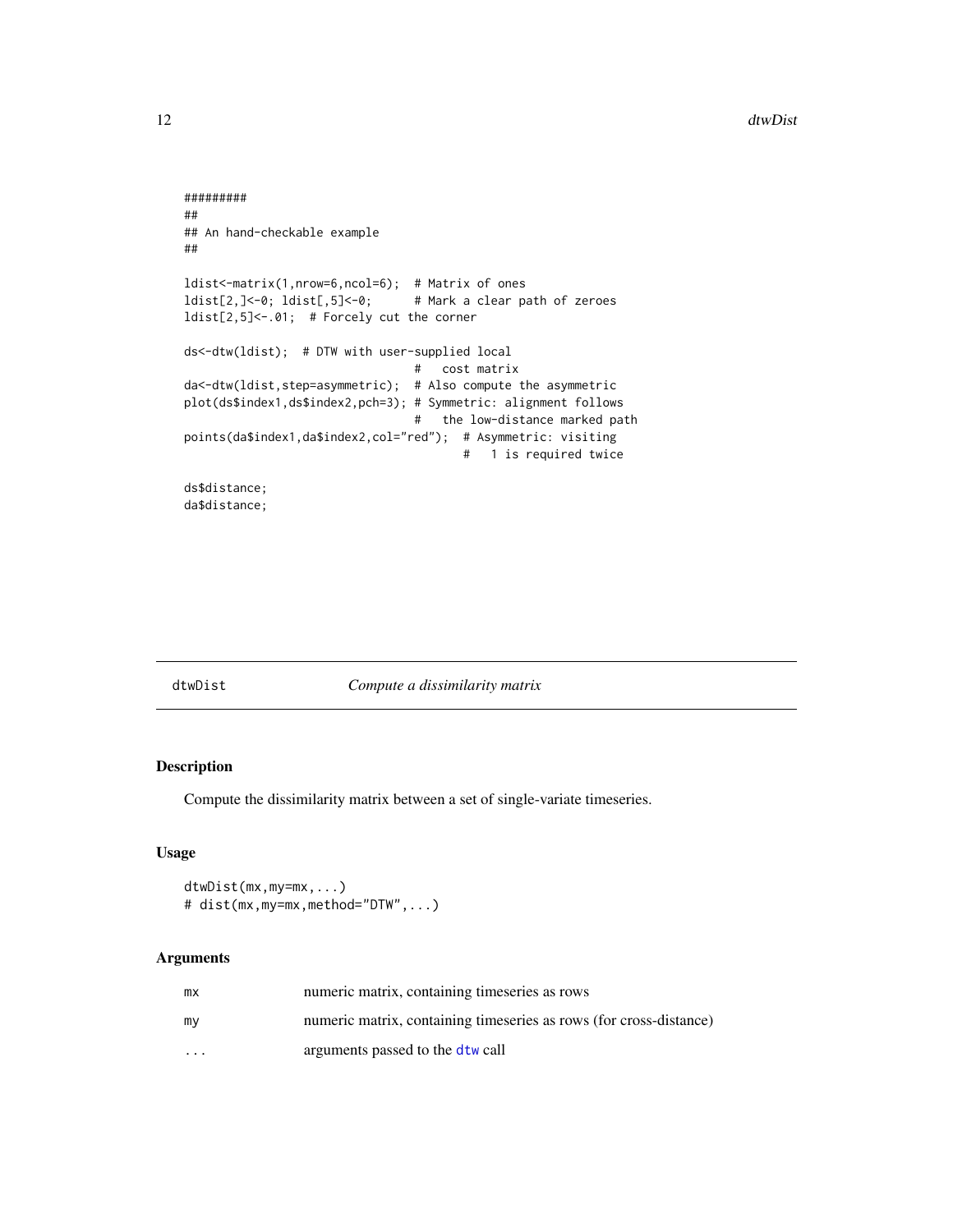#### <span id="page-12-0"></span>dtwDist 13

#### Details

dtwDist computes a dissimilarity matrix, akin to [dist](#page-0-0), based on the Dynamic Time Warping definition of a distance between single-variate timeseries.

The dtwDist command is a synonym for the [dist](#page-0-0) function of package proxy; the DTW distance is registered as method="DTW" (see examples below).

The timeseries are stored as rows in the matrix argument m. In other words, if m is an  $N * T$ matrix, dtwDist will build N\*N ordered pairs of timeseries, perform the corresponding N\*N dtw alignments, and return all of the results in a matrix. Each of the timeseries is T elements long.

dtwDist returns a square matrix, whereas the dist object is lower-triangular. This makes sense because in general the DTW "distance" is not symmetric (see e.g. asymmetric step patterns). To make a square matrix with the [dist](#page-0-0) function sematics, use the two-arguments call as  $dist(m, m)$ . This will return a square crossdist object.

# Value

A square matrix whose element [i,j] holds the Dynamic Time Warp distance between row i (query) and j (reference) of mx and my, i.e. dtw(mx[i,],my[j,])\$distance.

#### Note

To convert a square cross-distance matrix (crossdist object) to a symmetric [dist](#page-0-0) object, use a suitable conversion strategy (see examples).

#### Author(s)

Toni Giorgino

#### See Also

Other "distance" functions are: [dist](#page-0-0), [vegdist](#page-0-0) in package vegan, [distance](#page-0-0) in package analogue, etc.

# Examples

```
## Symmetric step pattern => symmetric dissimilarity matrix;
## no problem coercing it to a dist object:
```

```
m \le - matrix(0,ncol=3,nrow=4)
m \le -\text{row}(m)dist(m,method="DTW");
```

```
# Old-fashioned call style would be:
```

```
# dtwDist(m)
```

```
# as.dist(dtwDist(m))
```
## Find the optimal warping \_and\_ scale factor at the same time.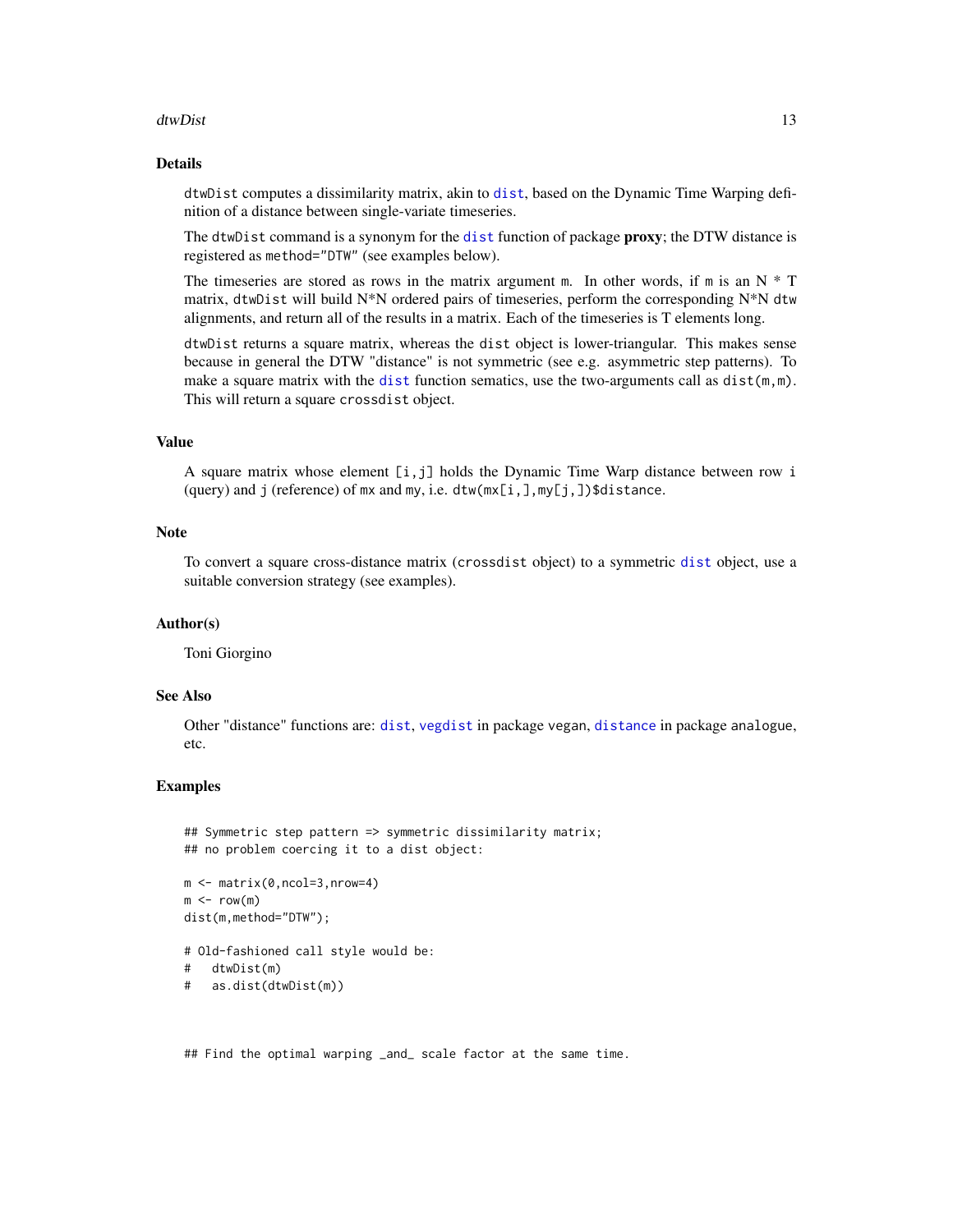```
## (There may be a better, analytic way)
# Prepare a query and a reference
query<-sin(seq(0,4*pi,len=100))
reference<-cos(seq(0,4*pi,len=100))
# Make a set of several references, scaled from 0 to 3 in .1 increments.
# Put them in a matrix, in rows
scaleSet \leq seq(0.1,3,by=.1)
referenceSet<-outer(1/scaleSet,reference)
# The query has to be made into a 1-row matrix.
# Perform all of the alignments at once, and normalize the result.
dist(t(query),referenceSet,meth="DTW")->distanceSet
# The optimal scale for the reference is 1.0
plot(scaleSet,scaleSet*distanceSet,
  xlab="Reference scale factor (denominator)",
  ylab="DTW distance",type="o",
  main="Sine vs scaled cosine alignment, 0 to 4 pi")
## Asymmetric step pattern: we can either disregard part of the pairs
## (as.dist), or average with the transpose
mm <- matrix(runif(12),ncol=3)
dm <- dist(mm,mm,method="DTW",step=asymmetric); # a crossdist object
# Old-fashioned call style would be:
# dm <- dtwDist(mm,step=asymmetric)
# as.dist(dm)
## Symmetrize by averaging:
(dm+t(dm))/2
## check definition
stopifnot(dm[2,1]==dtw(mm[2,],mm[1,],step=asymmetric)$distance)
```
<span id="page-13-1"></span>

<span id="page-13-2"></span>dtwPlot *Plotting of dynamic time warp results*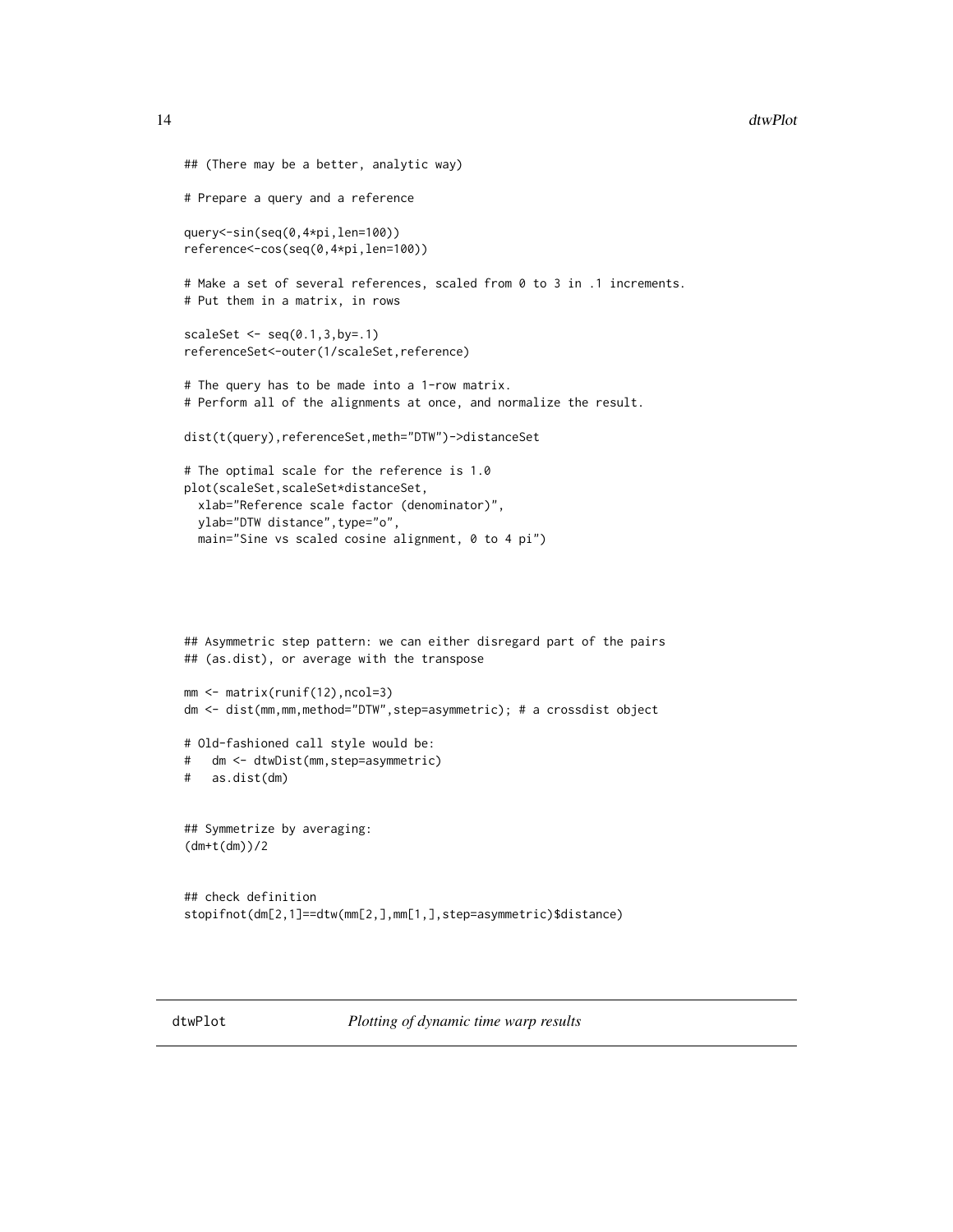#### <span id="page-14-0"></span>dtwPlot 15

### Description

Methods for plotting dynamic time warp alignment objects returned by [dtw](#page-6-1).

#### Usage

```
## S3 method for class 'dtw'
plot(x, type="alignment", ...)
# an alias for dtw.plot
dtwPlot(x, type="alignment", ...)
dtwPlotAlignment(d, xlab="Query index", ylab="Reference index",
                    plot.type="1", \ldots)dtwPlotDensity(d, normalize=FALSE,
  xlab="Query index", ylab="Reference index",
                  ...)
```
# Arguments

| x,d       | dtw object, usually result of call to dtw                                       |
|-----------|---------------------------------------------------------------------------------|
| xlab      | label for the query axis                                                        |
| ylab      | label for the reference axis                                                    |
| type      | general style for the alignment plot                                            |
| plot.type | type of line to be drawn, used as the type argument in the underlying plot call |
| normalize | show per-step average cost instead of cumulative cost                           |
| $\cdot$   | additional arguments, passed to plotting functions                              |

# Details

dtwPlot displays alignment contained in dtw objects.

Various plotting styles are available, passing strings to the type argument (may be abbreviated):

- alignmentplots the warping curve in d
- twowayplots a point-by-point comparison, with matching lines
- threewayvis-a-vis inspection of the timeseries and their warping curve
- densitydisplays the cumulative cost landscape with the warping path overimposed

For two-way plotting, see documentation for function [dtwPlotTwoWay](#page-18-1).

For three-way plotting, see documentation for function [dtwPlotThreeWay](#page-16-1).

If normalize is TRUE, the *average* cost per step is plotted instead of the cumulative one. Step averaging depends on the [stepPattern](#page-23-1) used.

Additional parameters are carried on to the plotting functions: use with care.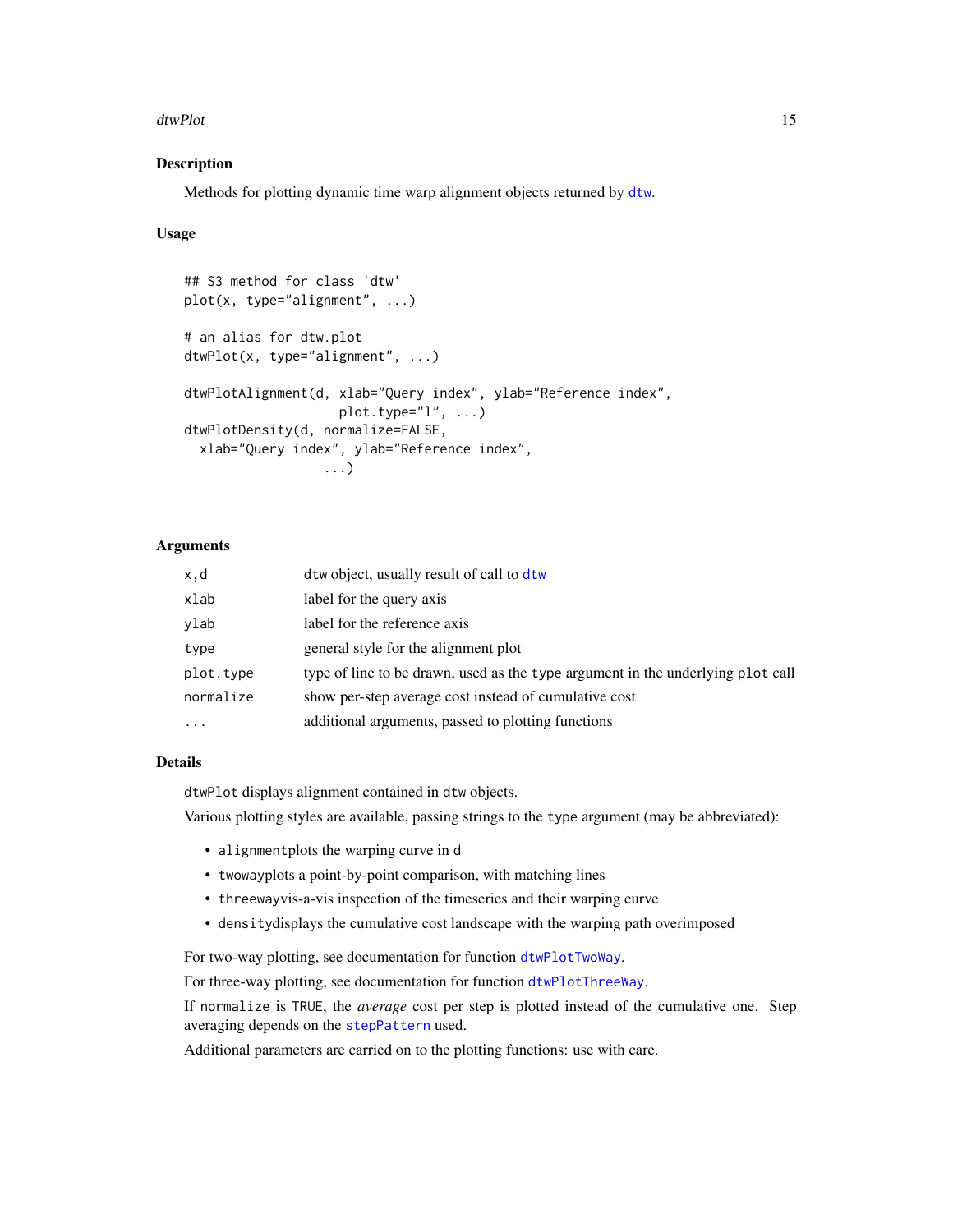#### <span id="page-15-0"></span>Warning

These functions are incompatible with mechanisms for arranging plots on a device: par(mfrow), layout and split.screen.

#### **Note**

The density plot is more colorful than useful.

#### Author(s)

Toni Giorgino

#### See Also

[dtwPlotTwoWay](#page-18-1) for details on two-way plotting function. [dtwPlotThreeWay](#page-16-1) for details on threeway plotting function.

#### Examples

## Same example as in dtw

```
idx<-seq(0,6.28,len=100);
query<-sin(idx)+runif(100)/10;
reference<-cos(idx)
```
alignment<-dtw(query,reference,keep=TRUE);

```
## A profile of the cumulative distance matrix
## Contour plot of the global cost
```

```
dtwPlotDensity(alignment,
 main="Sine/cosine: symmetric alignment, no constraints")
```

```
######
##
## A study of the "Itakura" parallelogram
##
## A widely held misconception is that the "Itakura parallelogram" (as
## described in the original article) is a global constraint. Instead,
## it arises from local slope restrictions. Anyway, an "itakuraWindow",
## is provided in this package. A comparison between the two follows.
## The local constraint: three sides of the parallelogram are seen
```

```
dtw(query,reference,keep=TRUE,step=typeIIIc)->ita;
dtwPlot(ita,type="density",
       main="Slope-limited asymmetric step (Itakura)")
```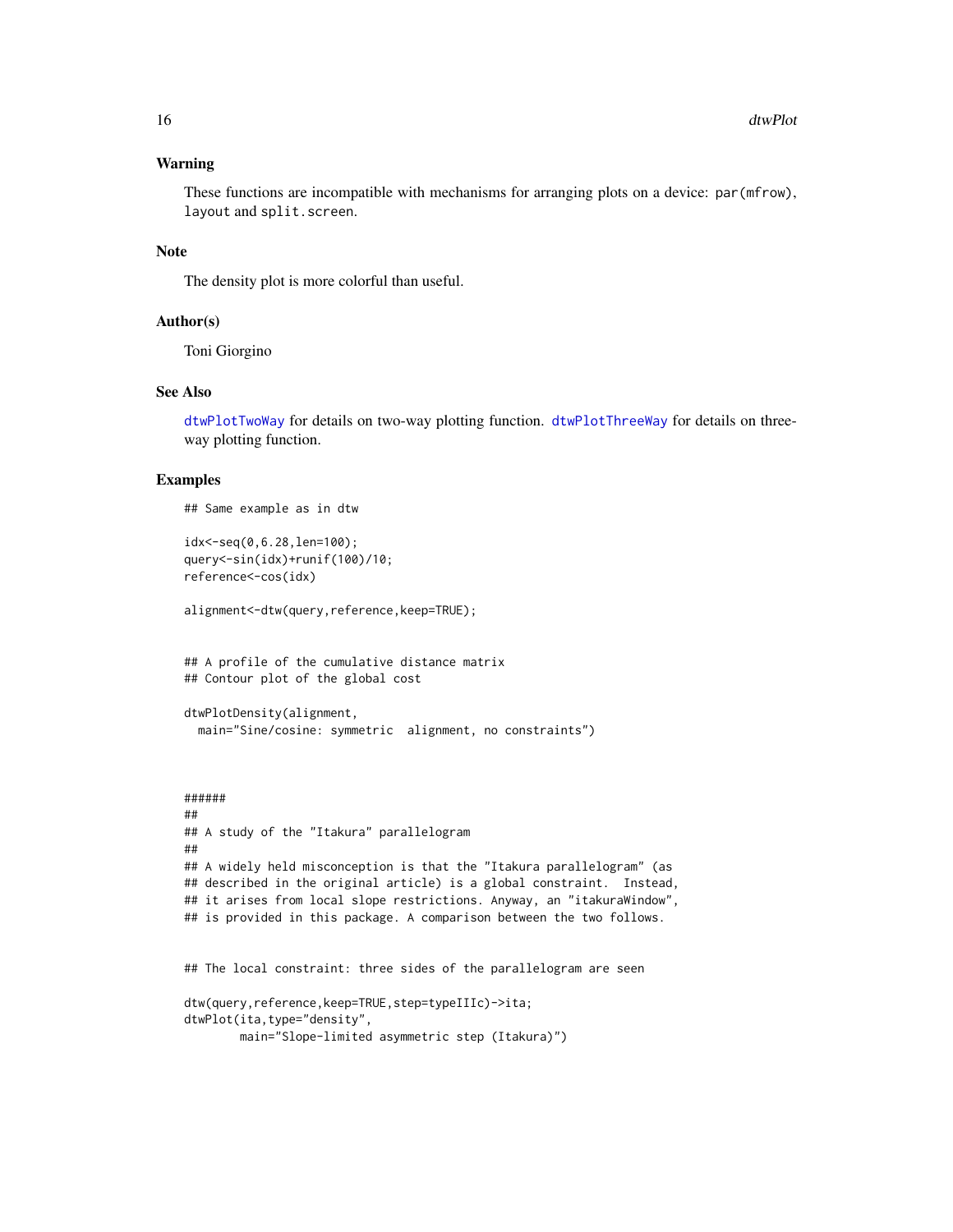# <span id="page-16-0"></span>dtwPlotThreeWay 17

## Symmetric step with global parallelogram-shaped constraint. Note how ## long (>2 steps) horizontal stretches are allowed within the window. dtw(query,reference,keep=TRUE,window=itakuraWindow)->ita; dtwPlot(ita,type="density", main="Symmetric step with Itakura parallelogram window")

<span id="page-16-1"></span>dtwPlotThreeWay *Plotting of dynamic time warp results: annotated warping function*

# Description

Display the query and reference time series and their warping curve, arranged for visual inspection.

# Usage

```
dtwPlotThreeWay(d,xts=NULL,yts=NULL,
                type.align="l",type.ts="l",
                match.indices=NULL,
       margin=4, inner.margin=0.2, title.margin=1.5,
       xlab="Query index",ylab="Reference index",main="Timeseries alignment",
... )
```
# Arguments

| d             | an alignment result, object of class dtw         |
|---------------|--------------------------------------------------|
| xts           | query vector                                     |
| yts           | reference vector                                 |
| xlab          | label for the query axis                         |
| ylab          | label for the reference axis                     |
| main          | main title                                       |
| type.align    | line style for warping curve plot                |
| type.ts       | line style for timeseries plot                   |
| match.indices | indices for which to draw a visual guide.        |
| margin        | outer figure margin                              |
| inner.margin  | inner figure margin                              |
| title.margin  | space on the top of figure                       |
|               | additional arguments, used for the warping curve |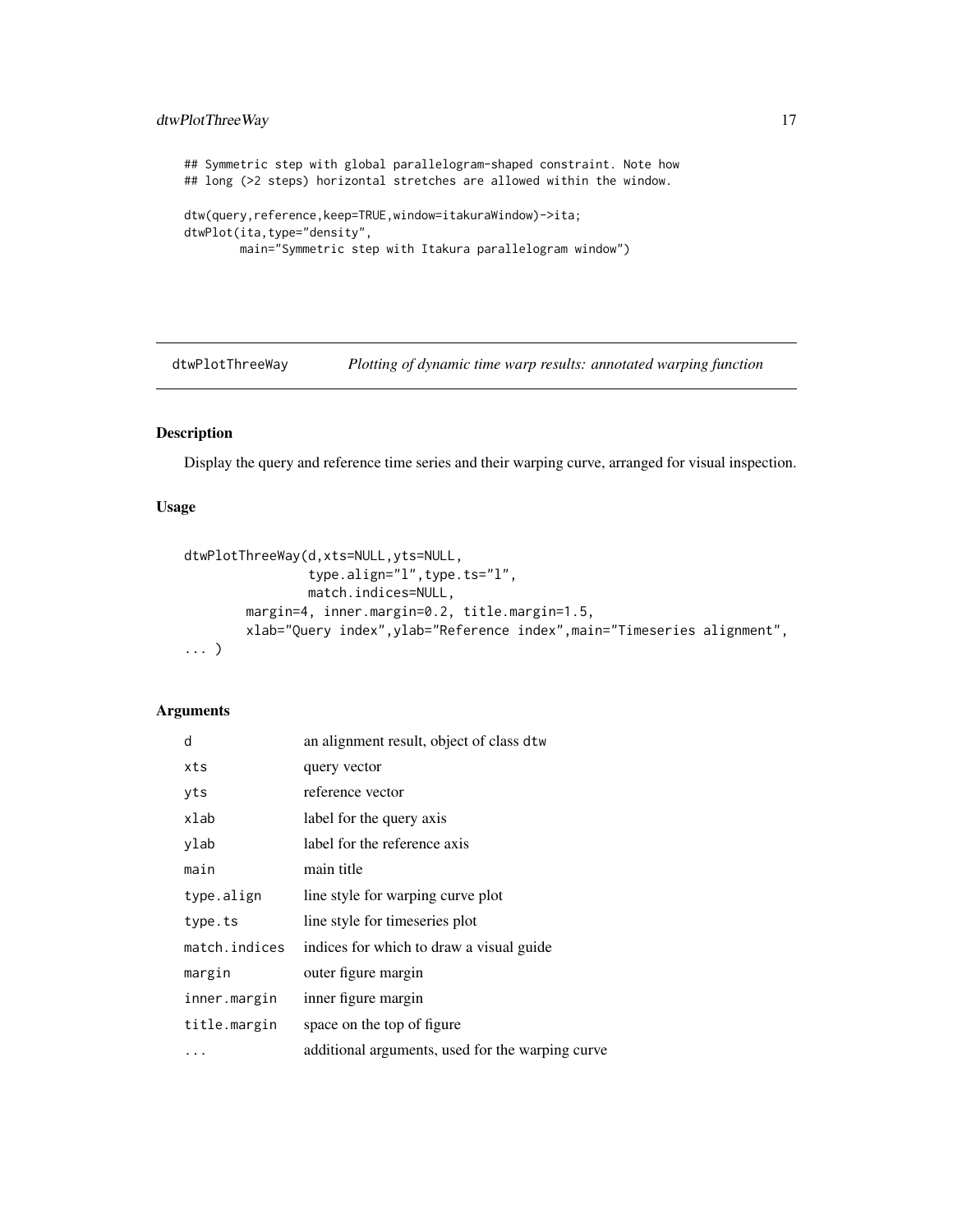#### <span id="page-17-0"></span>Details

The query time series is plotted in the bottom panel, with indices growing rightwards and values upwards. Reference is in the left panel, indices growing upwards and values leftwards. The warping curve panel matches indices, and therefore element  $(1,1)$  will be at the lower left,  $(N,M)$  at the upper right.

Argument match.indices is used to draw a visual guide to matches; if a vector is given, guides are drawn for the corresponding indices in the warping curve (match lines). If integer, it is used as the number of guides to be plotted. The corresponding style is customized via the match.col and match.lty arguments.

If xts and yts are not supplied, they will be recovered from d, as long as it was created with the two-argument call of [dtw](#page-6-1) with keep. internals=T. Only single-variate time series can be plotted.

### Warning

The function is incompatible with mechanisms for arranging plots on a device: par (mfrow), layout and split. screen. Appearance of the match lines and timeseries currently can not be customized.

#### Author(s)

Toni Giorgino

#### Examples

```
## A noisy sine wave as query
## A cosine is for reference; sin and cos are offset by 25 samples
```

```
idx<-seq(0,6.28,len=100);
query<-sin(idx)+runif(100)/10;
reference<-cos(idx)
dtw(query,reference,keep=TRUE)->alignment;
```

```
## Beware of the reference's y axis, may be confusing
## Equivalent to plot(alignment, type="three");
dtwPlotThreeWay(alignment);
```

```
## Highlight matches of chosen QUERY indices. We will do some index
## arithmetics to recover the corresponding indices along the warping
## curve
```

```
hq <- (0:8)/8hq \le round(hq*100) # indices in query for pi/4 .. 7/4 pi
hw \leq (alignment$index1 %in% hq) # where are they on the w. curve?
hi <- (1:length(alignment$index1))[hw]; # get the indices of TRUE elems
```
dtwPlotThreeWay(alignment,match.indices=hi);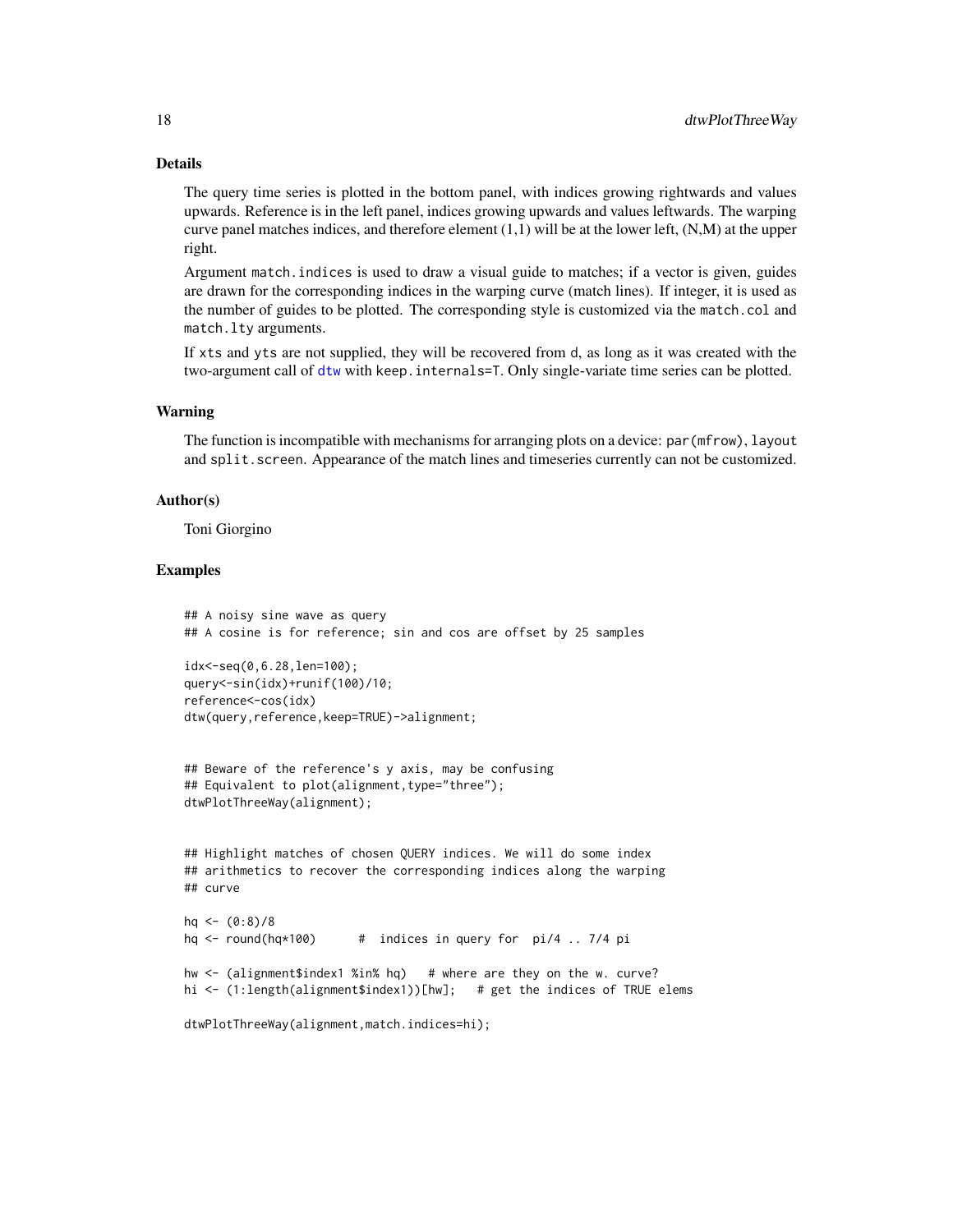<span id="page-18-1"></span><span id="page-18-0"></span>

#### Description

Display the query and reference time series and their alignment, arranged for visual inspection.

#### Usage

```
dtwPlotTwoWay(d,xts=NULL,yts=NULL, offset=0,
ts.type="l",pch=21,
                        match.indices=NULL,
match.col="gray70", match.lty=3,
xlab="Index", ylab="Query value",
... )
```
## Arguments

| d                    | an alignment result, object of class dtw                        |  |  |  |  |  |  |
|----------------------|-----------------------------------------------------------------|--|--|--|--|--|--|
| xts                  | query vector                                                    |  |  |  |  |  |  |
| yts                  | reference vector                                                |  |  |  |  |  |  |
| xlab,ylab            | axis labels                                                     |  |  |  |  |  |  |
| offset               | displacement between the timeseries, summed to reference        |  |  |  |  |  |  |
| match.col, match.lty |                                                                 |  |  |  |  |  |  |
|                      | color and line type of the match guide lines                    |  |  |  |  |  |  |
| match.indices        | indices for which to draw a visual guide                        |  |  |  |  |  |  |
| ts.type,pch          | graphical parameters for timeseries plotting, passed to matplot |  |  |  |  |  |  |
| $\cdots$             | additional arguments, passed to matplot                         |  |  |  |  |  |  |

# Details

The two vectors are displayed via the [matplot](#page-0-0) functions; their appearance can be customized via the type and pch arguments (constants or vectors of two elements). If offset is set, the reference is shifted vertically by the given amount; this will be reflected by the *right-hand* axis.

Argument match.indices is used to draw a visual guide to matches; if a vector is given, guides are drawn for the corresponding indices in the warping curve (match lines). If integer, it is used as the number of guides to be plotted. The corresponding style is customized via the match.col and match.lty arguments.

If xts and yts are not supplied, they will be recovered from d, as long as it was created with the two-argument call of [dtw](#page-6-1) with keep.internals=T. Only single-variate time series can be plotted this way.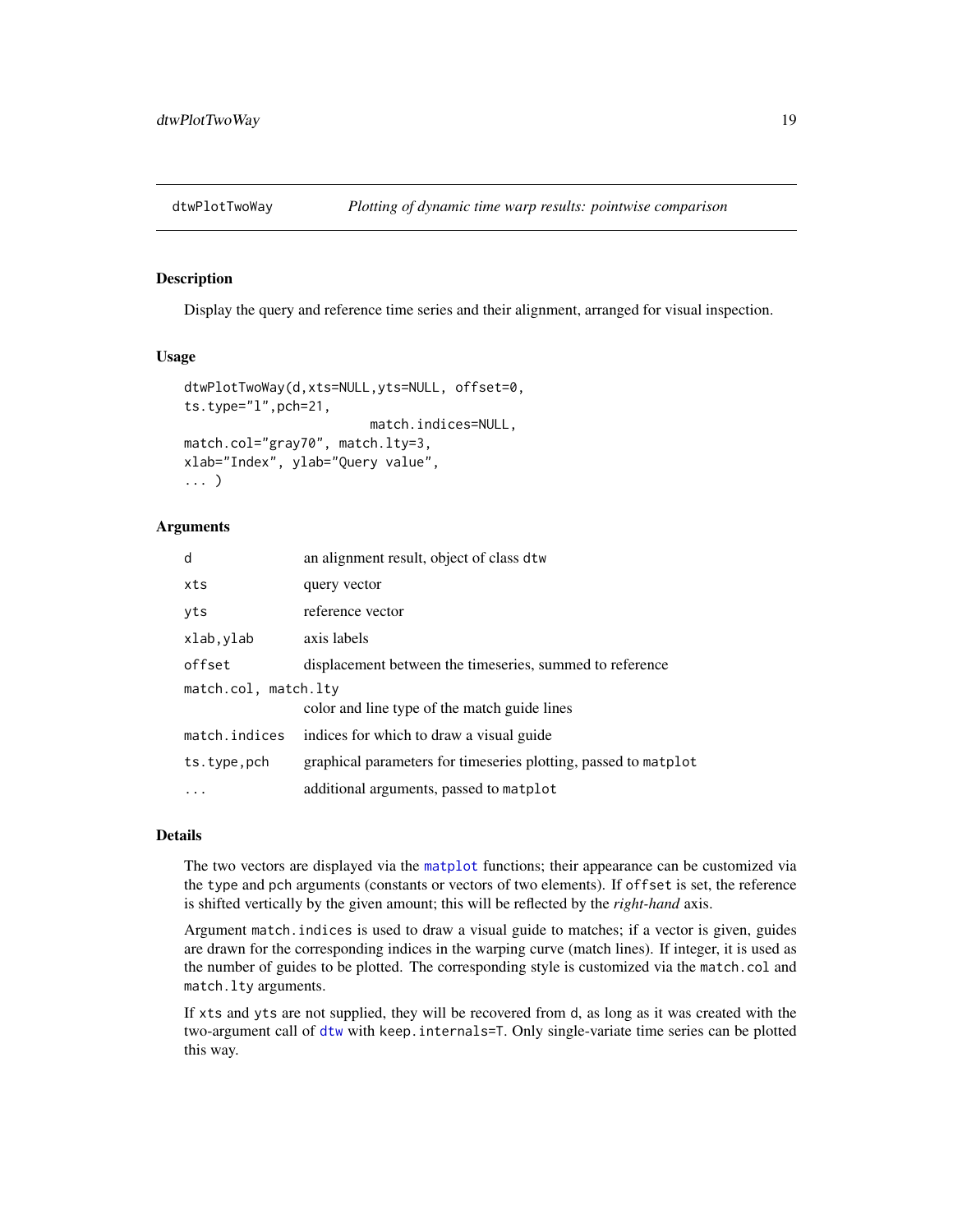#### <span id="page-19-0"></span>Warning

The function is incompatible with mechanisms for arranging plots on a device: par (mfrow), layout and split.screen.

#### Note

When offset is set values on the left axis only apply to the query.

#### Author(s)

Toni Giorgino

#### See Also

[dtwPlot](#page-13-2) for other dtw plotting functions, [matplot](#page-0-0) for graphical parameters.

#### Examples

```
## A noisy sine wave as query
## A cosine is for reference; sin and cos are offset by 25 samples
idx<-seq(0,6.28,len=100);
query<-sin(idx)+runif(100)/10;
reference<-cos(idx)
dtw(query,reference,step=asymmetricP1,keep=TRUE)->alignment;
## Equivalent to plot(alignment, type="two");
dtwPlotTwoWay(alignment);
## Highlight matches of chosen QUERY indices. We will do some index
## arithmetics to recover the corresponding indices along the warping
## curve
hq <- (0:8)/8hq \le round(hq*100) # indices in query for pi/4 .. 7/4 pi
hw <- (alignment$index1 %in% hq) # where are they on the w. curve?
hi <- (1:length(alignment$index1))[hw]; # get the indices of TRUE elems
## Beware of the reference's y axis, may be confusing
plot(alignment,offset=-2,type="two", lwd=3, match.col="grey50",
     match.indices=hi,main="Match lines shown every pi/4 on query");
legend("topright",c("Query","Reference (rt. axis)"), pch=21, col=1:6)
```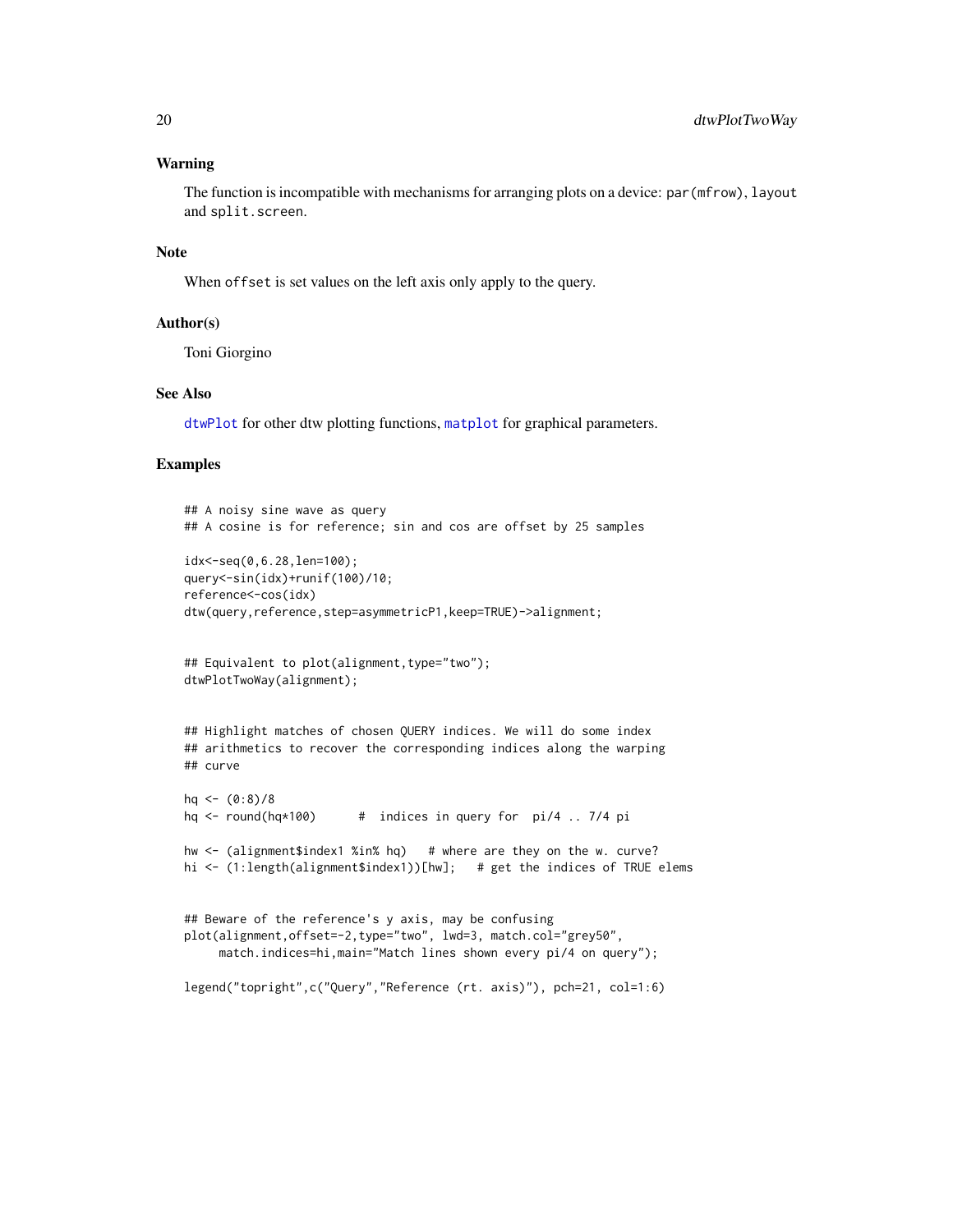<span id="page-20-1"></span><span id="page-20-0"></span>dtwWindowingFunctions *Global constraints and windowing functions for DTW*

#### <span id="page-20-2"></span>Description

Various global constraints (windows) which can be applied to the window.type argument of [dtw](#page-6-1), including the Sakoe-Chiba band, the Itakura parallelogram, and custom functions.

#### Usage

```
noWindow(iw, jw, ...);
sakoeChibaWindow(iw,jw, window.size,...);
slantedBandWindow(iw,jw,query.size,reference.size, window.size,...);
itakuraWindow(iw,jw,query.size,reference.size, ...);
```
dtwWindow.plot(fun,query.size=200,reference.size=220,...);

#### Arguments

| iw          | index in the query $(row)$ – automatically set                       |
|-------------|----------------------------------------------------------------------|
| jw          | index in the reference (column) – automatically set                  |
| query.size  | size of the query time series – automatically set                    |
|             | reference size size of the reference time series – automatically set |
| window.size | window size, used by some windowing functions – must be set          |
| fun         | a windowing function                                                 |
|             | additional arguments passed to windowing functions                   |

#### Details

Windowing functions can be passed to the window. type argument in [dtw](#page-6-1) to put a global constraint to the warping paths allowed. They take two integer arguments (plus optional parameters) and must return a boolean value TRUE if the coordinates fall within the allowed region for warping paths, FALSE otherwise.

User-defined functions can read variables reference.size, query.size and window.size; these are pre-set upon invocation. Some functions require additional parameters which must be set (e.g. window.size). User-defined functions are free to implement any window shape, as long as at least one path is allowed between the initial and final alignment points, i.e., they are compatible with the DTW constraints.

The sakoeChibaWindow function implements the Sakoe-Chiba band, i.e. window.size elements around the main diagonal. If the window size is too small, i.e. if reference.size-query.size > window.size, warping becomes impossible.

An itakuraWindow global constraint is still provided with this package. See example below for a demonstration of the difference between a local the two.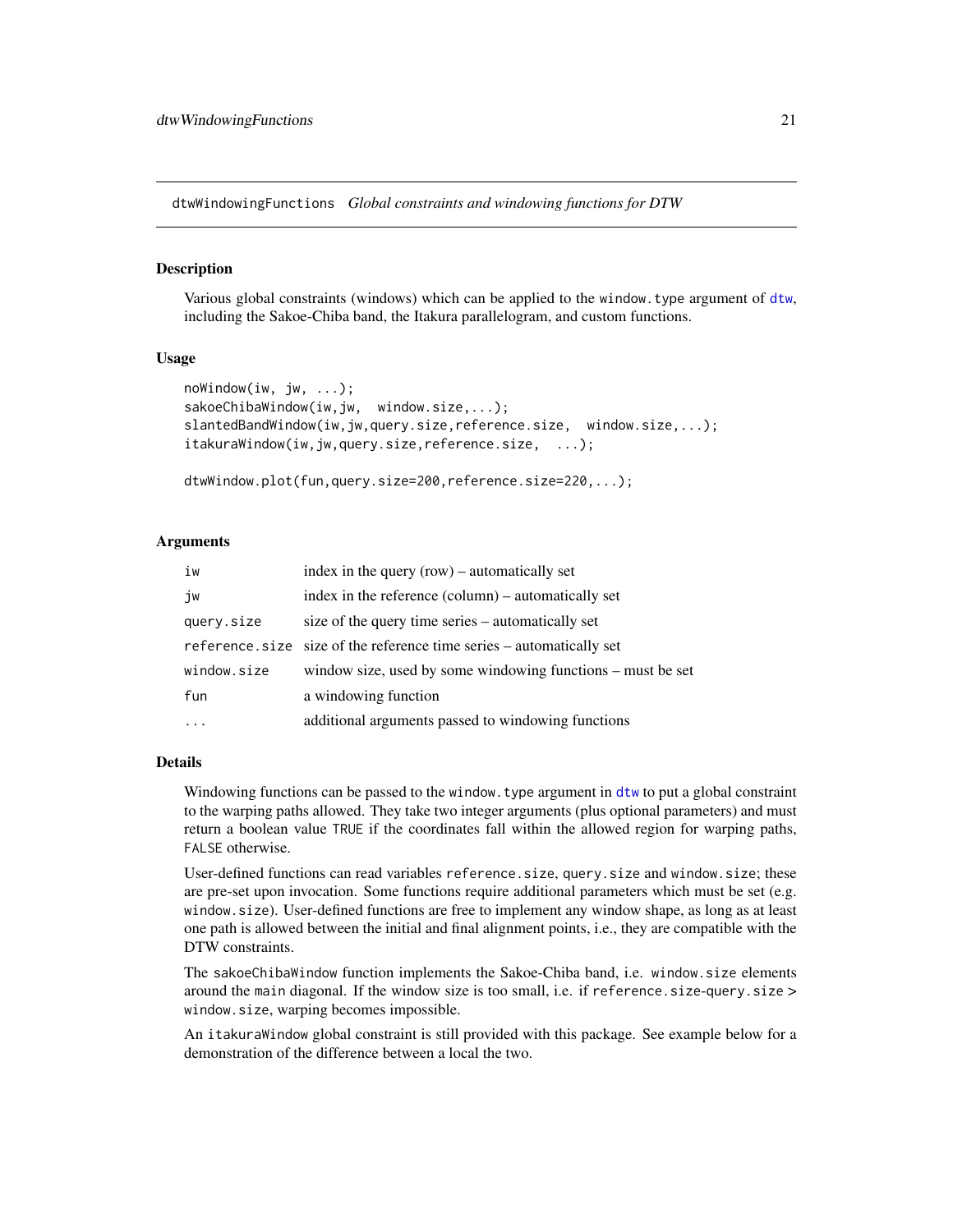<span id="page-21-0"></span>The slantedBandWindow (package-specific) is a band centered around the (jagged) line segment which joins element [1,1] to element [query.size,reference.size], and will be window.size columns wide. In other words, the "diagonal" goes from one corner to the other of the possibly rectangular cost matrix, therefore having a slope of M/N, not 1.

dtwWindow.plot visualizes a windowing function. By default it plots a 200 x 220 rectangular region, which can be changed via reference.size and query.size arguments.

#### Value

Windowing functions return TRUE if the coordinates passed as arguments fall within the chosen warping window, FALSE otherwise. User-defined functions should do the same.

#### Note

Although dtwWindow.plot resembles object-oriented notation, there is not a such a dtwWindow class currently.

A widely held misconception is that the "Itakura parallelogram" (as described in reference [2]) is a *global* constraint, i.e. a window. To the author's knowledge, it instead arises from the local slope restrictions imposed to the warping path, such as the one implemented by the [typeIIIc](#page-23-2) step pattern.

#### Author(s)

Toni Giorgino

#### References

[1] Sakoe, H.; Chiba, S., *Dynamic programming algorithm optimization for spoken word recognition,* Acoustics, Speech, and Signal Processing [see also IEEE Transactions on Signal Processing], IEEE Transactions on , vol.26, no.1, pp. 43-49, Feb 1978 URL: [http://ieeexplore.ieee.org/](http://ieeexplore.ieee.org/xpls/abs_all.jsp?arnumber=1163055) [xpls/abs\\_all.jsp?arnumber=1163055](http://ieeexplore.ieee.org/xpls/abs_all.jsp?arnumber=1163055)

[2] Itakura, F., *Minimum prediction residual principle applied to speech recognition,* Acoustics, Speech, and Signal Processing [see also IEEE Transactions on Signal Processing], IEEE Transactions on , vol.23, no.1, pp. 67-72, Feb 1975. URL: [http://ieeexplore.ieee.org/xpls/abs\\_](http://ieeexplore.ieee.org/xpls/abs_all.jsp?arnumber=1162641) [all.jsp?arnumber=1162641](http://ieeexplore.ieee.org/xpls/abs_all.jsp?arnumber=1162641)

#### Examples

```
## Display some windowing functions
dtwWindow.plot(itakuraWindow, main="So-called Itakura parallelogram window")
dtwWindow.plot(slantedBandWindow, window.size=2,
 reference=13, query=17, main="The slantedBandWindow at window.size=2")
## Asymmetric step with Sakoe-Chiba band
idx<-seq(0,6.28,len=100);
```
query<-sin(idx)+runif(100)/10; reference<-cos(idx);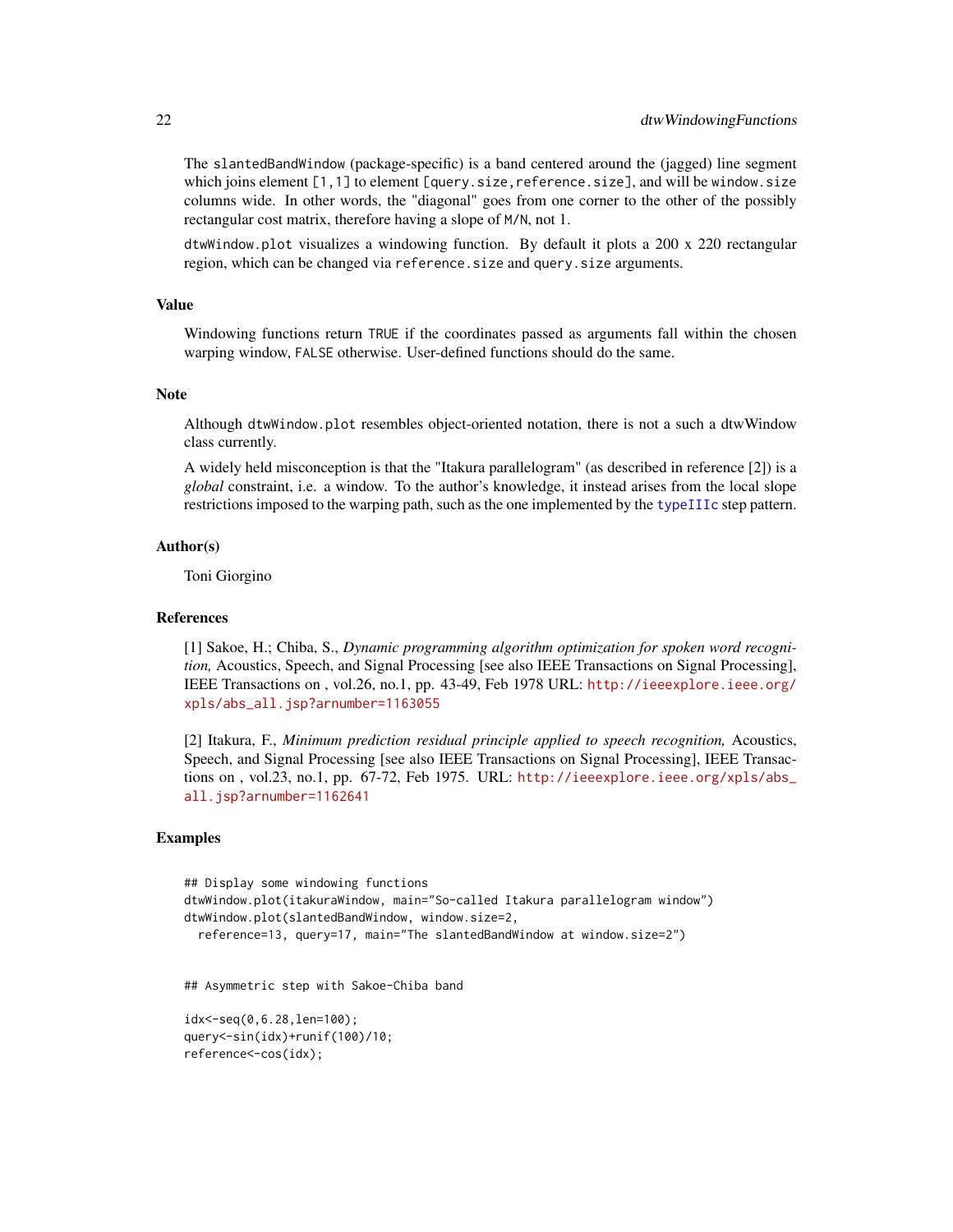```
asyband<-dtw(query,reference,keep=TRUE,
           step=asymmetric,
           window.type=sakoeChibaWindow,
           window.size=30 );
```
dtwPlot(asyband,type="density",main="Sine/cosine: asymmetric step, S-C window")

mvm *Minimum Variance Matching algorithm*

## <span id="page-22-1"></span>Description

Step patterns to compute the Minimum Variance Matching (MVM) correspondence between time series

### Usage

mvmStepPattern(elasticity=20);

#### Arguments

elasticity integer: maximum consecutive reference elements skippable

#### Details

The Minimum Variance Matching algorithm [1] finds the non-contiguous parts of reference which best match the query, allowing for arbitrarily long "stretches" of reference to be excluded from the match. All elements of the query have to be matched. First and last elements of the query are anchored at the boundaries of the reference.

The mvmStepPattern function creates a stepPattern object which implements this behavior, to be used with the usual [dtw](#page-6-1) call (see example). MVM is computed as a special case of DTW, with a very large, asymmetric-like step pattern.

The elasticity argument limits the maximum run length of reference which can be skipped at once. If no limit is desired, set elasticity to an integer at least as large as the reference (computation time grows linearly).

#### Value

A step pattern object.

#### Author(s)

Toni Giorgino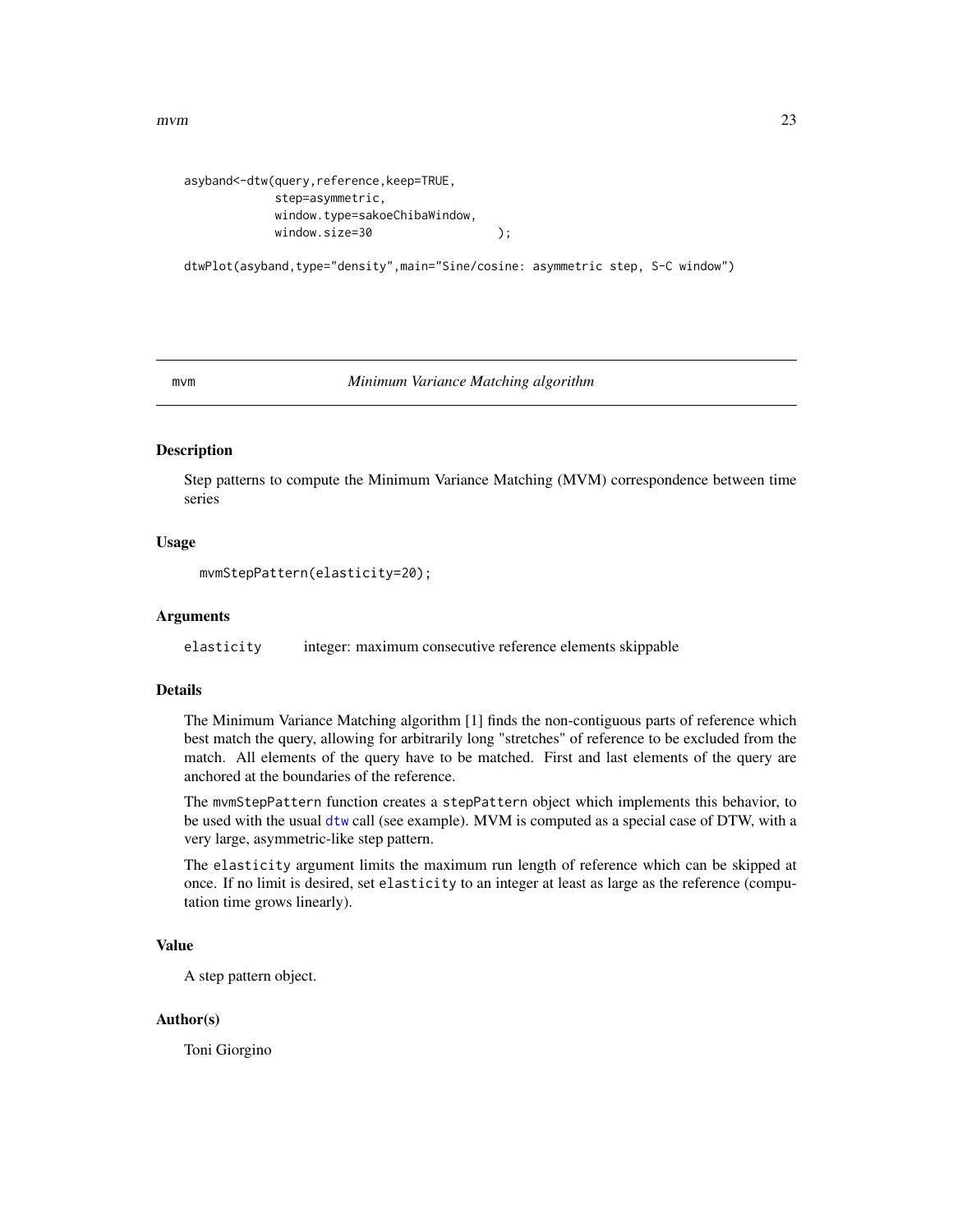#### <span id="page-23-0"></span>References

[1] Latecki, L. J.; Megalooikonomou, V.; Wang, Q. & Yu, D. *An elastic partial shape matching technique* Pattern Recognition, 2007, 40, 3069-3080. [http://dx.doi.org/10.1016/j.patcog.](http://dx.doi.org/10.1016/j.patcog.2007.03.004) [2007.03.004](http://dx.doi.org/10.1016/j.patcog.2007.03.004)

#### See Also

Other objects in [stepPattern](#page-23-1).

# Examples

```
## The hand-checkable example given in Fig. 5, ref. [1] above
diffmx <- matrix( byrow=TRUE, nrow=5, c(
 0, 1, 8, 2, 2, 4, 8,
 1, 0, 7, 1, 1, 3, 7,
-7, -6, 1, -5, -5, -3, 1,-5, -4, 3, -3, -3, -1, 3,
-7, -6, 1, -5, -5, -3, 1);
## Cost matrix
costmx <- diffmx^2;
## Compute the alignment
al <- dtw(costmx,step.pattern=mvmStepPattern(10))
## Elements 4,5 are skipped
print(al$index2)
plot(al,main="Minimum Variance Matching alignment")
```
<span id="page-23-1"></span>stepPattern *Step patterns for DTW*

#### <span id="page-23-2"></span>Description

A stepPattern object lists the transitions allowed while searching for the minimum-distance path. DTW variants are implemented by passing one of the objects described in this page to the stepPattern argument of the [dtw](#page-6-1) call.

#### Usage

```
## Well-known step patterns
  symmetric1
  symmetric2
  asymmetric
```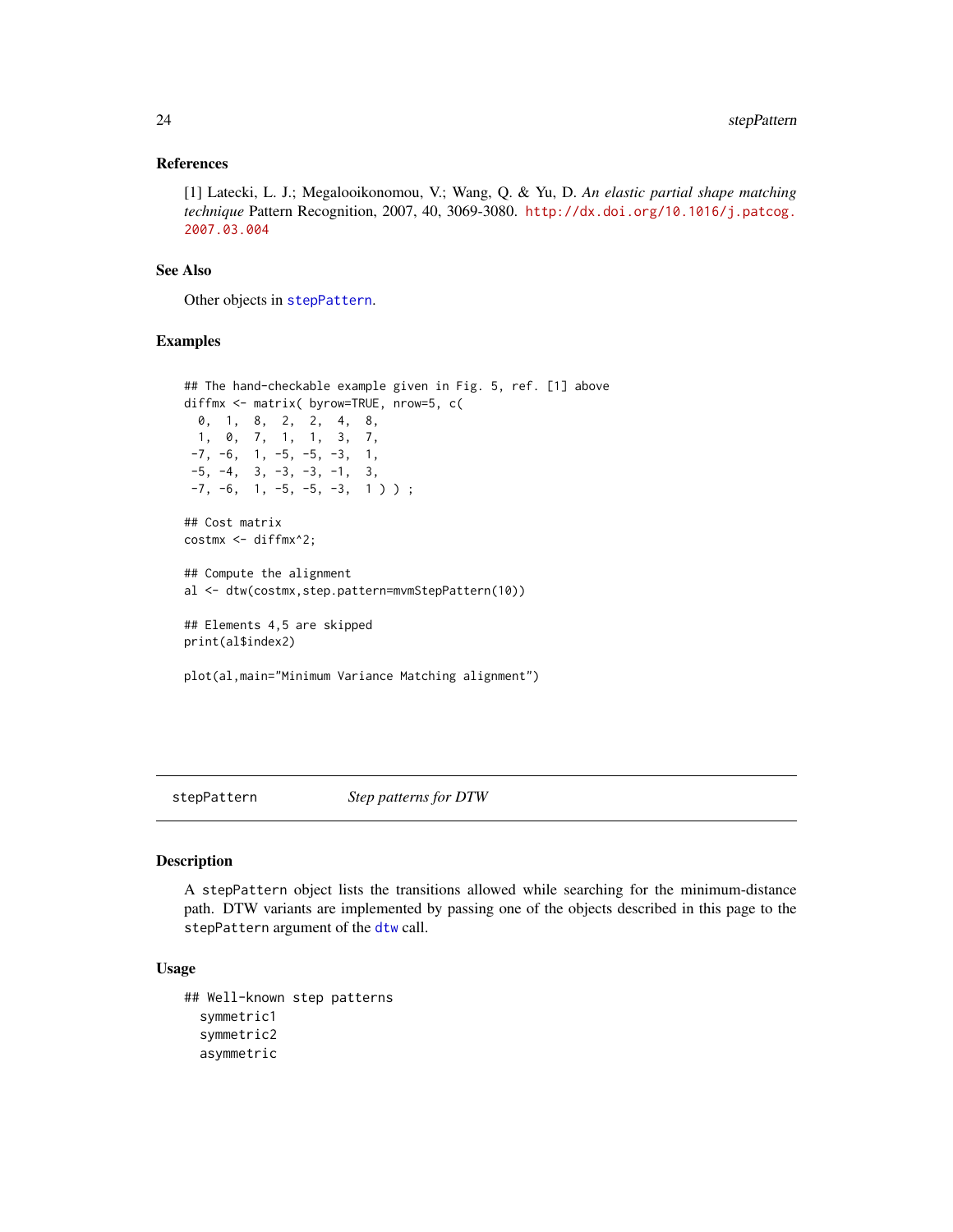```
## Step patterns classified according to Rabiner-Juang [Rabiner1993]
  rabinerJuangStepPattern(type,slope.weighting="d",smoothed=FALSE)
## Slope-constrained step patterns from Sakoe-Chiba [Sakoe1978]
  symmetricP0; asymmetricP0
  symmetricP05; asymmetricP05
  symmetricP1; asymmetricP1
  symmetricP2; asymmetricP2
## Step patterns classified according to Rabiner-Myers [Myers1980]
  typeIa; typeIb; typeIc; typeId;
  typeIas; typeIbs; typeIcs; typeIds; # smoothed
  typeIIa; typeIIb; typeIIc; typeIId;
  typeIIIc; typeIVc;
## Miscellaneous
 mori2006;
 rigid;
## S3 method for class 'stepPattern'
print(x, \ldots)## S3 method for class 'stepPattern'
plot(x, \ldots)## S3 method for class 'stepPattern'
t(x)stepPattern(v,norm=NA)
is.stepPattern(x)
```
# Arguments

| x               | a step pattern object                                                        |  |  |
|-----------------|------------------------------------------------------------------------------|--|--|
| type            | path specification, integer 17 (see [Rabiner1993], table 4.5)                |  |  |
| slope.weighting |                                                                              |  |  |
|                 | slope weighting rule: character "a" to "d" (see [Rabiner1993], sec. 4.7.2.5) |  |  |
| smoothed        | logical, whether to use smoothing (see [Rabiner1993], fig. 4.44)             |  |  |
| v               | a vector defining the stepPattern structure                                  |  |  |
| norm            | normalization hint (character)                                               |  |  |
| $\cdots$        | additional arguments to print.                                               |  |  |

# Details

A step pattern characterizes the matching model and slope constraint specific of a DTW variant. They also known as local- or slope-constraints, transition types, production or recursion rules [GiorginoJSS].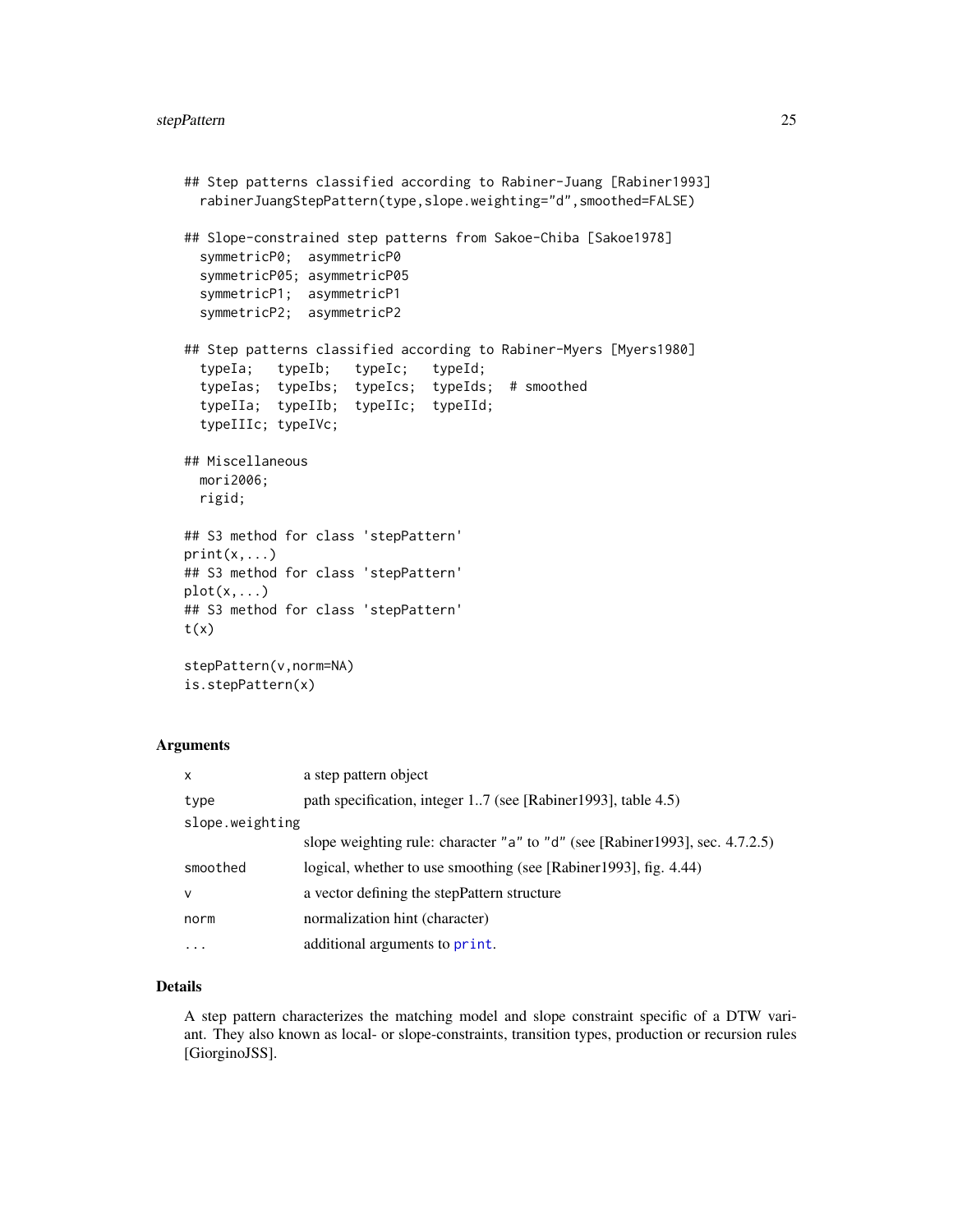print.stepPattern prints an user-readable description of the recurrence equation defined by the given pattern.

plot.stepPattern graphically displays the step patterns productions which can lead to element (0,0). Weights are shown along the step leading to the corresponding element.

t.stepPattern transposes the productions and normalization hint so that roles of query and reference become reversed.

A variety of classifications have been proposed for step patterns, including Sakoe-Chiba [Sakoe1978]; Rabiner-Juang [Rabiner1993]; and Rabiner-Myers [Myers1980]. The dtw package implements all of the transition types found in those papers, with the exception of Itakura's and Velichko-Zagoruyko's steps, which require subtly different algorithms (this may be rectified in the future). Itakura recursion is almost, but not quite, equivalent to typeIIIc.

For convenience, we shall review pre-defined step patterns grouped by classification. Note that the same pattern may be listed under different names. Refer to paper [GiorginoJSS] for full details.

#### 1. Well-known step patterns

Common DTW implementations are based on one of the following transition types.

symmetric2 is the normalizable, symmetric, with no local slope constraints. Since one diagonal step costs as much as the two equivalent steps along the sides, it can be normalized dividing by N+M (query+reference lengths). It is widely used and the default.

asymmetric is asymmetric, slope constrained between 0 and 2. Matches each element of the query time series exactly once, so the warping path index2~index1 is guaranteed to be single-valued. Normalized by N (length of query).

symmetric1 (or White-Neely) is quasi-symmetric, no local constraint, non-normalizable. It is biased in favor of oblique steps.

#### 2. The Rabiner-Juang set

A comprehensive table of step patterns is proposed in Rabiner-Juang's book [Rabiner1993], tab. 4.5. All of them can be constructed through the rabinerJuangStepPattern(type,slope.weighting,smoothed) function.

The classification foresees seven families, labelled with Roman numerals I-VII; here, they are selected through the integer argument type. Each family has four slope weighting sub-types, named in sec. 4.7.2.5 as "Type (a)" to "Type (d)"; they are selected passing a character argument slope.weighting, as in the table below. Furthermore, each subtype can be either plain or smoothed (figure 4.44); smoothing is enabled setting the logical argument smoothed. (Not all combinations of arguments make sense.)

| Subtype | Rule       | Norm | Unbiased       |
|---------|------------|------|----------------|
| a       | min step   | -    | NO             |
| h       | max step   | -    | N <sub>O</sub> |
| c       | Di step    | N    | <b>YES</b>     |
| d       | Di+Dj step | N+M  | <b>YES</b>     |

#### 3. The Sakoe-Chiba set

Sakoe-Chiba [Sakoe1978] discuss a family of slope-constrained patterns; they are implemented as shown in page 47, table I. Here, they are called symmetricP<x> and asymmetricP<x>, where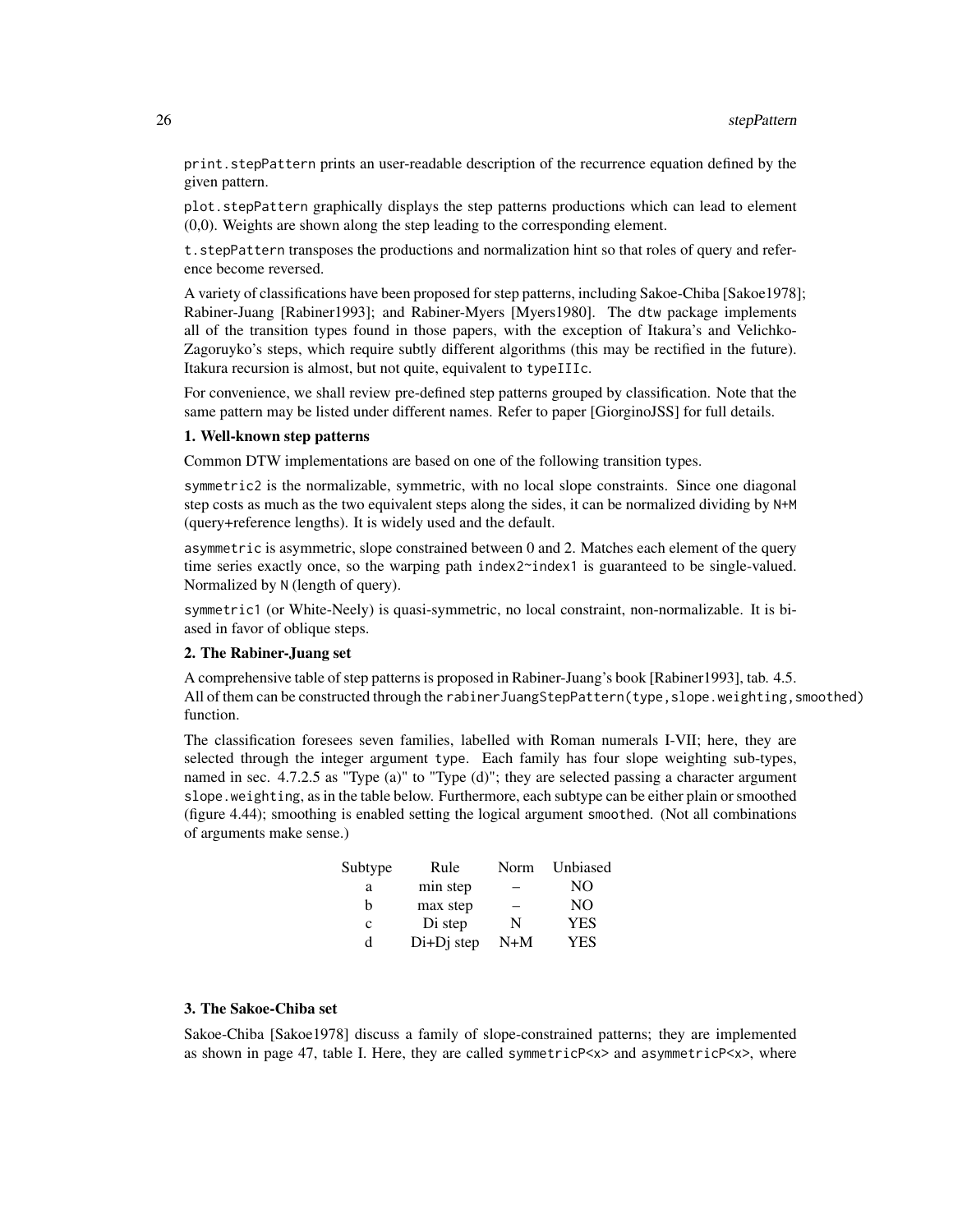#### <span id="page-26-0"></span>stepPattern 27

<x> corresponds to Sakoe's integer slope parameter *P*. Values available are accordingly: 0 (no constraint), 1, 05 (one half) and 2. See [Sakoe1978] for details.

#### 4. The Rabiner-Myers set

The type<XX><y> step patterns follow the older Rabiner-Myers' classification proposed in [Myers1980] and [MRR1980]. Note that this is a subset of the Rabiner-Juang set [Rabiner1993], and the latter should be preferred in order to avoid confusion. <XX> is a Roman numeral specifying the shape of the transitions;  $\langle y \rangle$  is a letter in the range a-d specifying the weighting used per step, as above; typeIIx patterns also have a version ending in s, meaning the smoothing is used (which does not permit skipping points). The typeId, typeIId and typeIIds are unbiased and symmetric.

#### 5. Other

The rigid pattern enforces a fixed unitary slope. It only makes sense in combination with open.begin=T, open.end=T to find gapless subsequences. It may be seen as the  $P \to \infty$  limiting case in Sakoe's classification.

mori2006 is Mori's asymmetric step-constrained pattern [Mori2006]. It is normalized by the matched reference length.

[mvmStepPattern\(](#page-22-1)) implements Latecki's Minimum Variance Matching algorithm, and it is described in its own page.

#### **Note**

Constructing stepPattern objects is tricky and thus undocumented. For a commented example please see source code for symmetricP1.

#### Author(s)

Toni Giorgino

#### References

[GiorginoJSS] Toni Giorgino. *Computing and Visualizing Dynamic Time Warping Alignments in R: The dtw Package.* Journal of Statistical Software, 31(7), 1-24. [http://www.jstatsoft.org/v31/](http://www.jstatsoft.org/v31/i07/) [i07/](http://www.jstatsoft.org/v31/i07/)

[Itakura1975] Itakura, F., *Minimum prediction residual principle applied to speech recognition,* Acoustics, Speech, and Signal Processing [see also IEEE Transactions on Signal Processing], IEEE Transactions on , vol.23, no.1, pp. 67-72, Feb 1975. URL: [http://dx.doi.org/10.1109/TASSP.](http://dx.doi.org/10.1109/TASSP.1975.1162641) [1975.1162641](http://dx.doi.org/10.1109/TASSP.1975.1162641)

[MRR1980] Myers, C.; Rabiner, L. & Rosenberg, A. *Performance tradeoffs in dynamic time warping algorithms for isolated word recognition*, IEEE Trans. Acoust., Speech, Signal Process., 1980, 28, 623-635. URL: <http://dx.doi.org/10.1109/TASSP.1980.1163491>

[Mori2006] Mori, A.; Uchida, S.; Kurazume, R.; Taniguchi, R.; Hasegawa, T. & Sakoe, H. Early Recognition and Prediction of Gestures Proc. 18th International Conference on Pattern Recognition ICPR 2006, 2006, 3, 560-563. URL: <http://dx.doi.org/10.1109/ICPR.2006.467>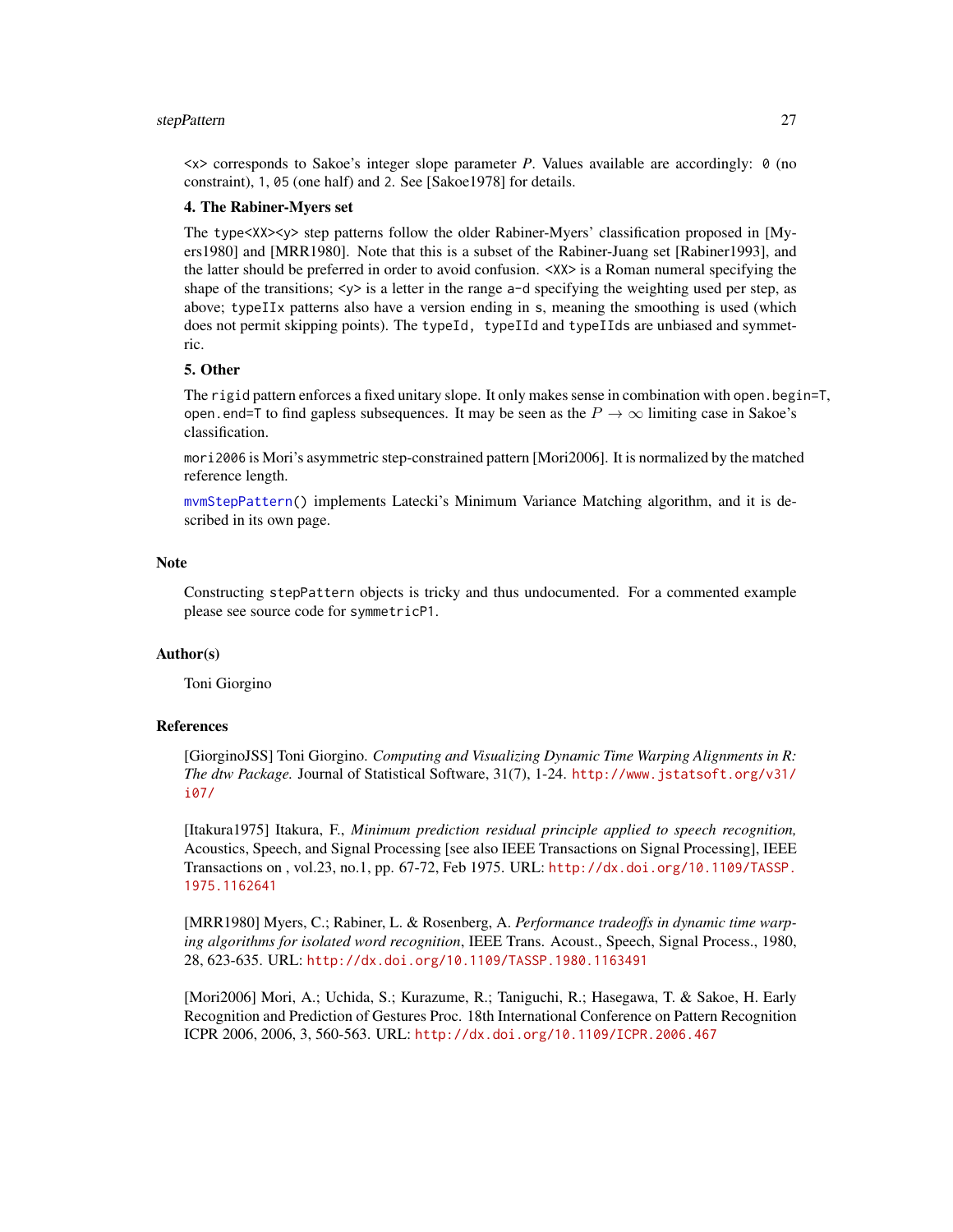<span id="page-27-0"></span>[Myers1980] Myers, Cory S. *A Comparative Study Of Several Dynamic Time Warping Algorithms For Speech Recognition*, MS and BS thesis, Dept. of Electrical Engineering and Computer Science, Massachusetts Institute of Technology, archived Jun 20 1980, [http://hdl.handle.net/1721.1/](http://hdl.handle.net/1721.1/27909) [27909](http://hdl.handle.net/1721.1/27909)

[Rabiner1993] Rabiner, L. R., & Juang, B.-H. (1993). *Fundamentals of speech recognition.* Englewood Cliffs, NJ: Prentice Hall.

[Sakoe1978] Sakoe, H.; Chiba, S., *Dynamic programming algorithm optimization for spoken word recognition,* Acoustics, Speech, and Signal Processing [see also IEEE Transactions on Signal Processing], IEEE Transactions on , vol.26, no.1, pp. 43-49, Feb 1978 URL: [http://ieeexplore.](http://ieeexplore.ieee.org/xpls/abs_all.jsp?arnumber=1163055) [ieee.org/xpls/abs\\_all.jsp?arnumber=1163055](http://ieeexplore.ieee.org/xpls/abs_all.jsp?arnumber=1163055)

# See Also

[mvmStepPattern](#page-22-1), implementing Latecki's Minimal Variance Matching algorithm.

#### Examples

```
#########
##
## The usual (normalizable) symmetric step pattern
## Step pattern recursion, defined as:
## g[i, j] = min(\# g[i,j-1] + d[i,j],
## g[i-1,j-1] + 2 * d[i,j],
## g[i-1,j] + d[i,j] ,
## )
print(symmetric2) # or just "symmetric2"
```
######### ## ## The well-known plotting style for step patterns

```
plot(symmetricP2,main="Sakoe's Symmetric P=2 recursion")
```

```
#########
##
## Same example seen in ?dtw, now with asymmetric step pattern
idx<-seq(0,6.28,len=100);
query<-sin(idx)+runif(100)/10;
reference<-cos(idx);
```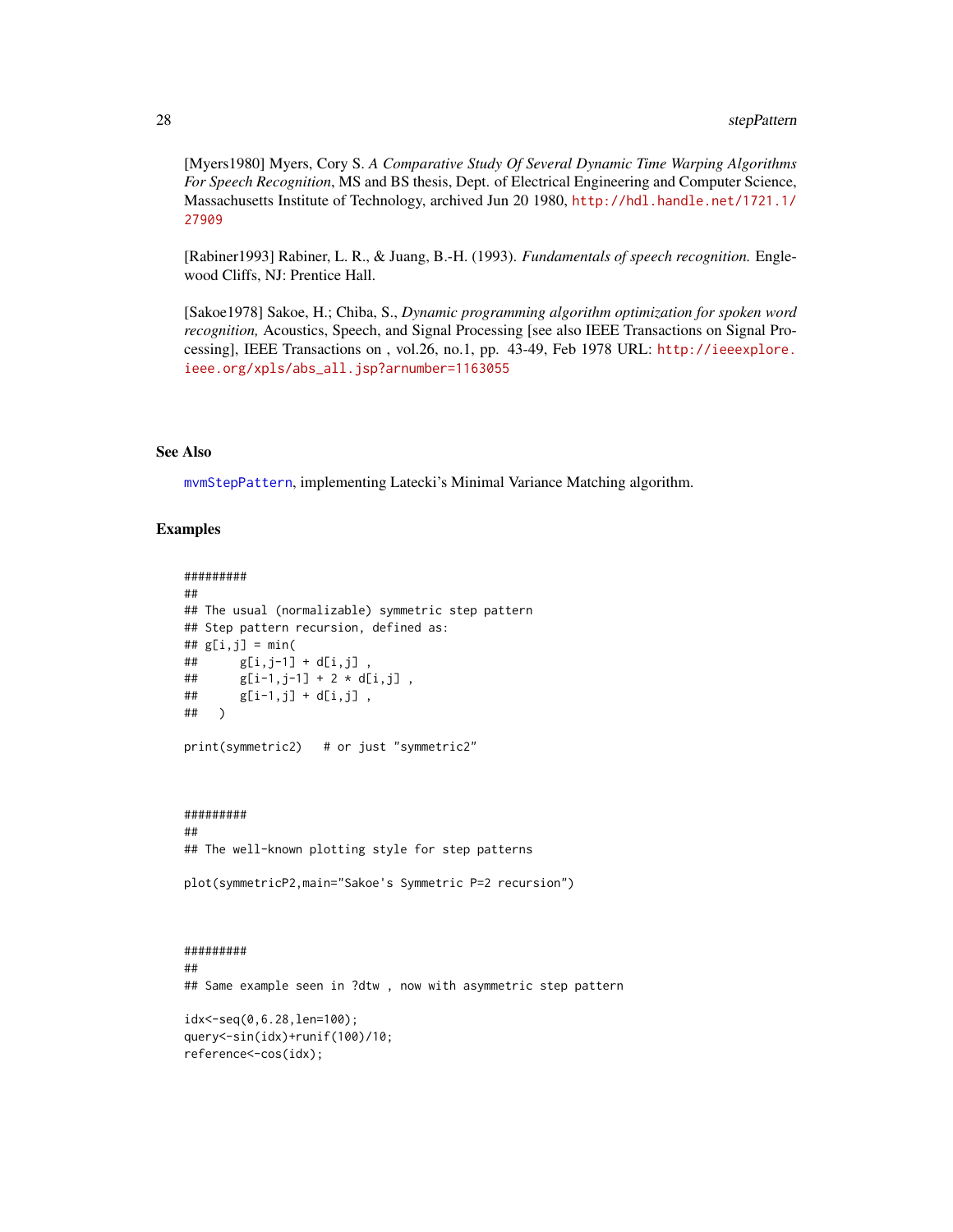# <span id="page-28-0"></span>triangleFixing 29

```
## Do the computation
asy<-dtw(query,reference,keep=TRUE,step=asymmetric);
dtwPlot(asy,type="density",main="Sine and cosine, asymmetric step")
#########
##
## Hand-checkable example given in [Myers1980] p 61
##
`tm` <-
structure(c(1, 3, 4, 4, 5, 2, 2, 3, 3, 4, 3, 1, 1, 1, 3, 4, 2,
3, 3, 2, 5, 3, 4, 4, 1), .Dim = c(5L, 5L))
```
triangleFixing *Triangle Fixing algorithm for Metric Nearness*

#### Description

Return the matrix satisfying the triangle inequality most similar to a given input matrix.

#### Usage

```
triangleFixing(D, tolerance=1e-15, max.iter=1e6)
tri.ineq.show(D)
```
#### Arguments

| <sup>D</sup> | the matrix to be fixed    |
|--------------|---------------------------|
| tolerance    | threshold for convergence |
| max.iter     | <i>iteration</i> limit    |

# Details

Given a symmetric matrix, returns the symmetric matrix "most similar" to it that satisfies the triangle inequality. (Similarity is measured in the L2 sense.) This is an implementation of the L2 triangle fixing algorithm for metric nearness (Metric\_Nearness\_L2) given in [1] and [2].

WARNING: the algorithm does not seem to work in all cases.

The input should be a symmetric matrix (or dist object, which is coerced). Convergence of the iterative algorithm is assumed when total matrix element change is less than tolerance or the max.iter iteration limit is reached.

The tri.ineq.show function checks whether a dissimilarity matrix respects the triangle inequality. Returns NULL if it does, or a Nx3 matrix of indices where it doesn't (unsorted).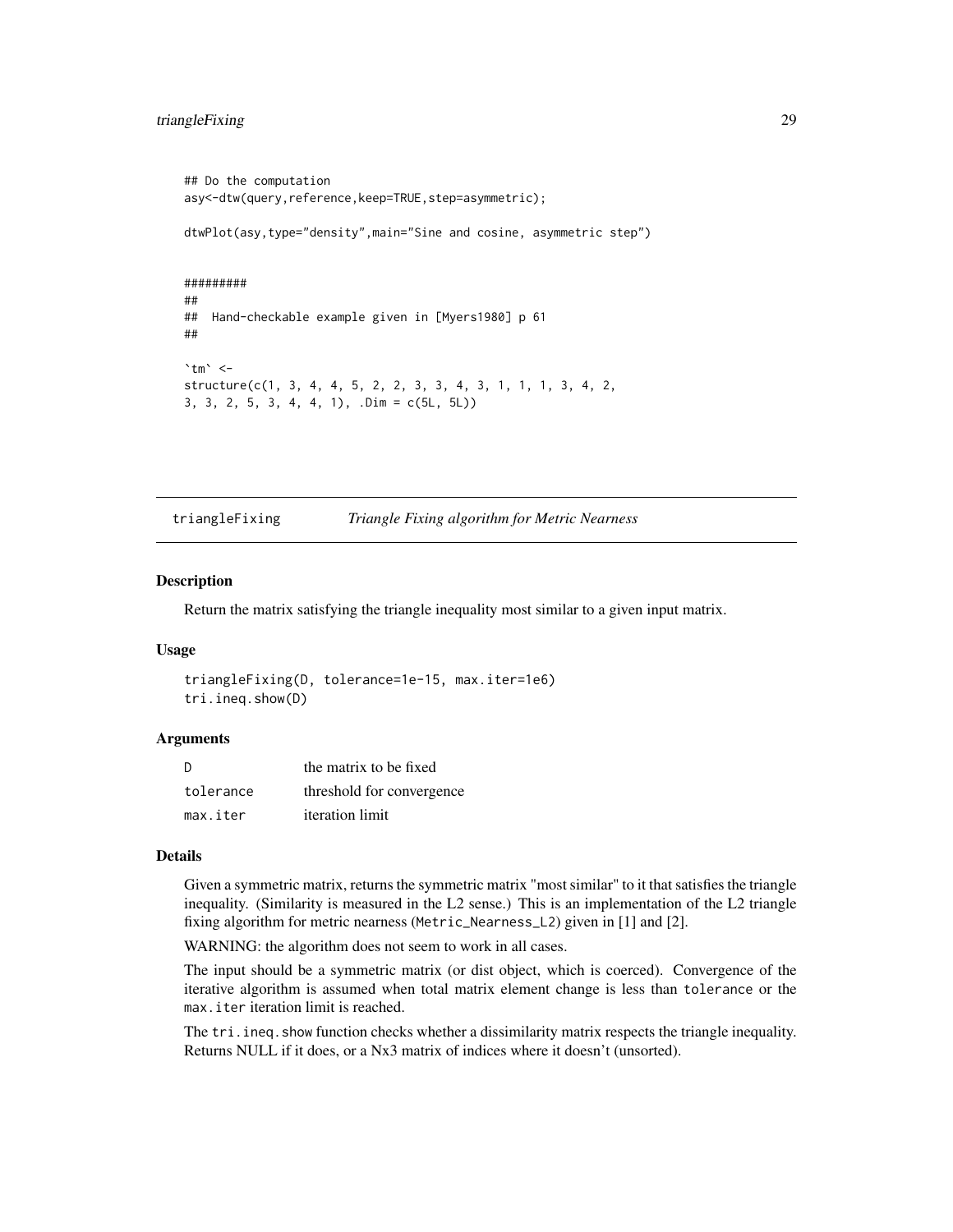# <span id="page-29-0"></span>Value

The fixed distance matrix (square symmetric).

# Author(s)

Toni Giorgino

# References

1. Brickell, J., Dhillon, I., Sra, S., Tropp, J. (2008). The Metric Nearness Problem. SIAM. J. Matrix Anal. & Appl. 30, 375-396.

2. S. Sra, "METRIC: The Metric Nearness Problem" code at [http://suvrit.de/work/soft/](http://suvrit.de/work/soft/metricn.html) [metricn.html](http://suvrit.de/work/soft/metricn.html).

# See Also

[tri.ineq](#page-0-0) in package fossil, which checks whether a distance matrix respects the triangle inequality.

#### Examples

```
a<-matrix(0.2, 4,4)
a[4,2]<-0.8
a<-as.matrix(as.dist(a))
af<-triangleFixing(a)
tri.ineq.show(a)
stopifnot(tri.ineq.show(af)==NULL)
## Example in http://suvrit.de/work/soft/metricn.html
a<-matrix(c(0, 3, 7,
            3, 0, 1,
            7, 1, 0),3)
af<-triangleFixing(a)
tri.ineq.show(a)
stopifnot(tri.ineq.show(af)==NULL)
```
warp *Apply a warping to a given timeseries*

# Description

Returns the indexing required to apply the optimal warping curve to a given timeseries (warps either into a query or into a reference).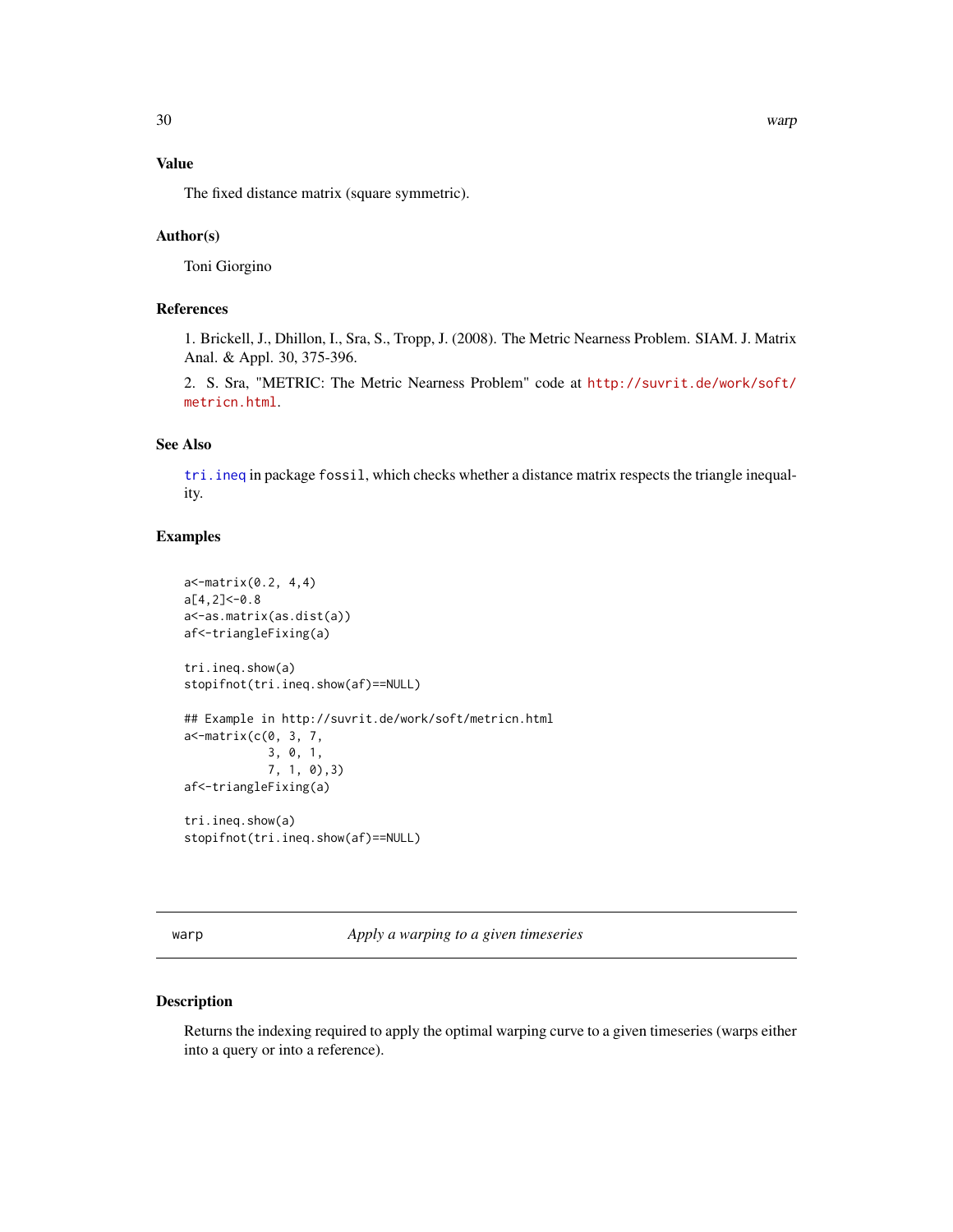#### <span id="page-30-0"></span> $warp$  31

# Usage

```
warp(d,index.reference=FALSE)
```
#### Arguments

d dtw object specifying the warping curve to apply index.reference TRUE to warp a reference, FALSE to warp a query

# Details

The warping is returned as a set of indices, which can be used to subscript the timeseries to be warped (or rows in a matrix, if one wants to warp a multivariate time series). In other words, warp converts the warping curve, or its inverse, into a function in the explicit form.

Multiple indices that would be mapped to a single point are averaged, with a warning. Gaps in the index sequence are filled by linear interpolation.

# Value

A list of indices to subscript the timeseries.

#### Author(s)

Toni Giorgino

#### See Also

Examples in [dtw](#page-6-1) show how to *graphically* apply the warping via parametric plots.

#### Examples

```
idx<-seq(0,6.28,len=100);
query<-sin(idx)+runif(100)/10;
reference<-cos(idx)
```
alignment<-dtw(query,reference);

wq<-warp(alignment,index.reference=FALSE); wt<-warp(alignment,index.reference=TRUE);

```
old.par <- par(no.readonly = TRUE);
par(mfrow=c(2,1));
```

```
plot(reference,main="Warping query");
 lines(query[wq],col="blue");
```

```
plot(query,type="l",col="blue",
 main="Warping reference");
 points(reference[wt]);
```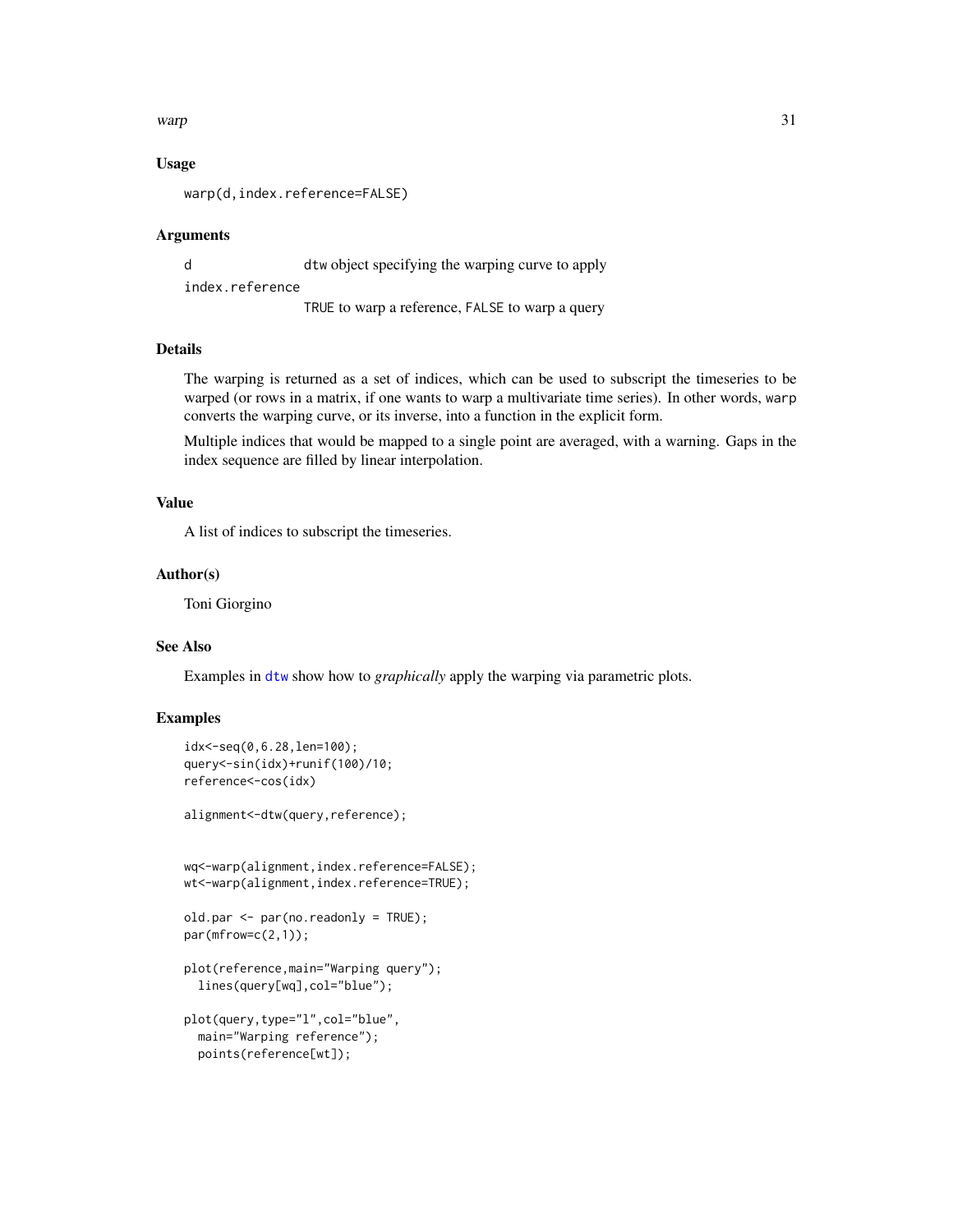```
par(old.par);
##############
##
## Asymmetric step makes it "natural" to warp
## the reference, because every query index has
## exactly one image (q->t is a function)
##
alignment<-dtw(query,reference,step=asymmetric)
wt<-warp(alignment,index.reference=TRUE);
plot(query,type="l",col="blue",
 main="Warping reference, asymmetric step");
 points(reference[wt]);
```
warpArea *Compute Warping Path Area*

### Description

Compute the area between the warping function and the diagonal (no-warping) path, in unit steps.

#### Usage

warpArea(d)

#### Arguments

d an object of class dtw

#### Details

Above- and below- diagonal unit areas all count *plus* one (they do not cancel with each other). The "diagonal" goes from one corner to the other of the possibly rectangular cost matrix, therefore having a slope of M/N, not 1, as in [slantedBandWindow](#page-20-2).

The computation is approximate: points having multiple correspondences are averaged, and points without a match are interpolated. Therefore, the area can be fractionary.

# Value

The area, not normalized by path length or else.

<span id="page-31-0"></span>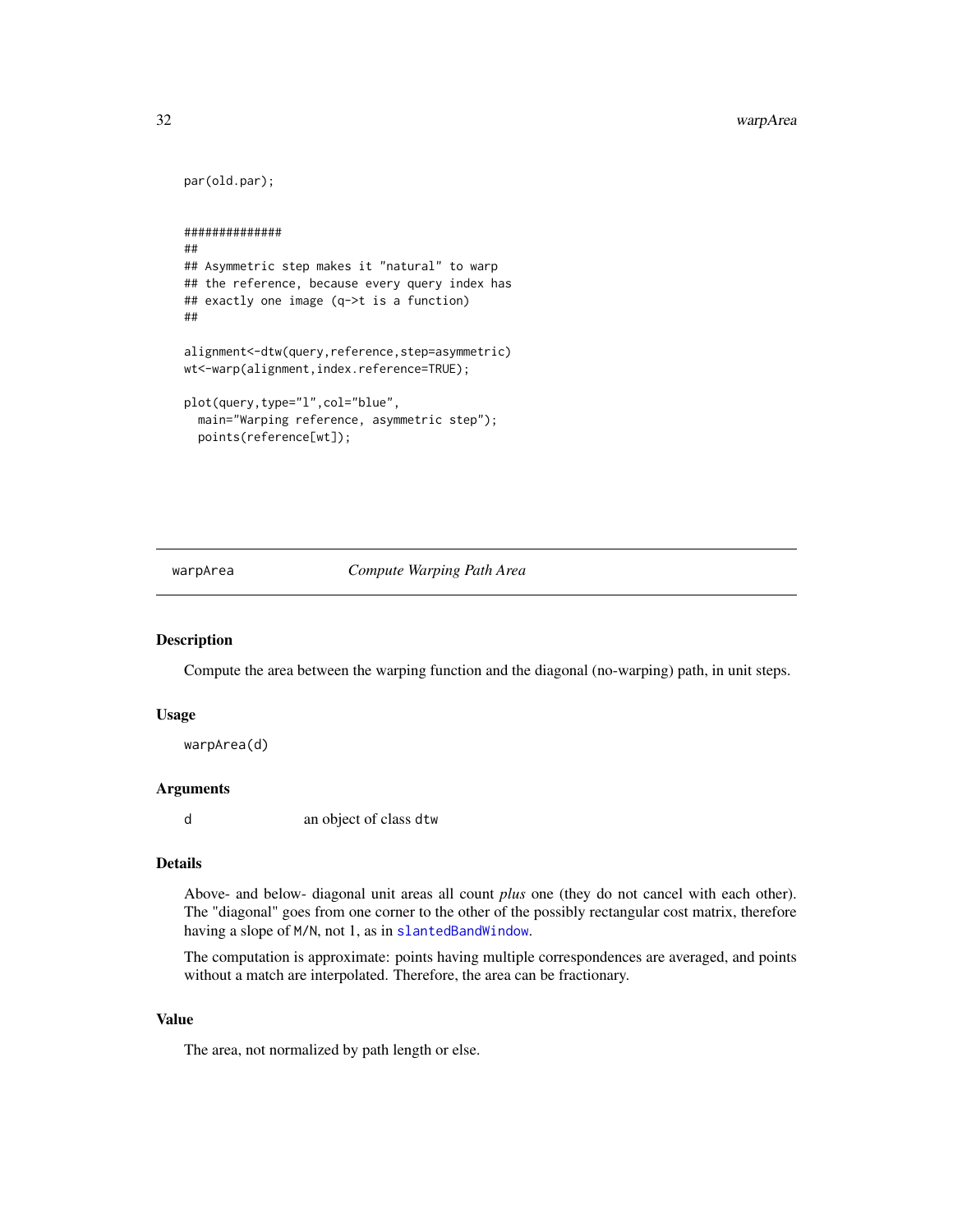warpArea 33

# Note

There could be alternative definitions to the area, including considering the envelope of the path.

# Author(s)

Toni Giorgino

# Examples

```
ds<-dtw(1:4,1:8);
plot(ds);lines(seq(1,8,len=4),col="red");
warpArea(ds)
## Result: 6
## index 2 is 2 while diag is 3.3 (+1.3)
## 3 3 5.7 (+2.7)
## 4 4:8 (avg to 6) 8 (+2 )
## --------
\## 6
```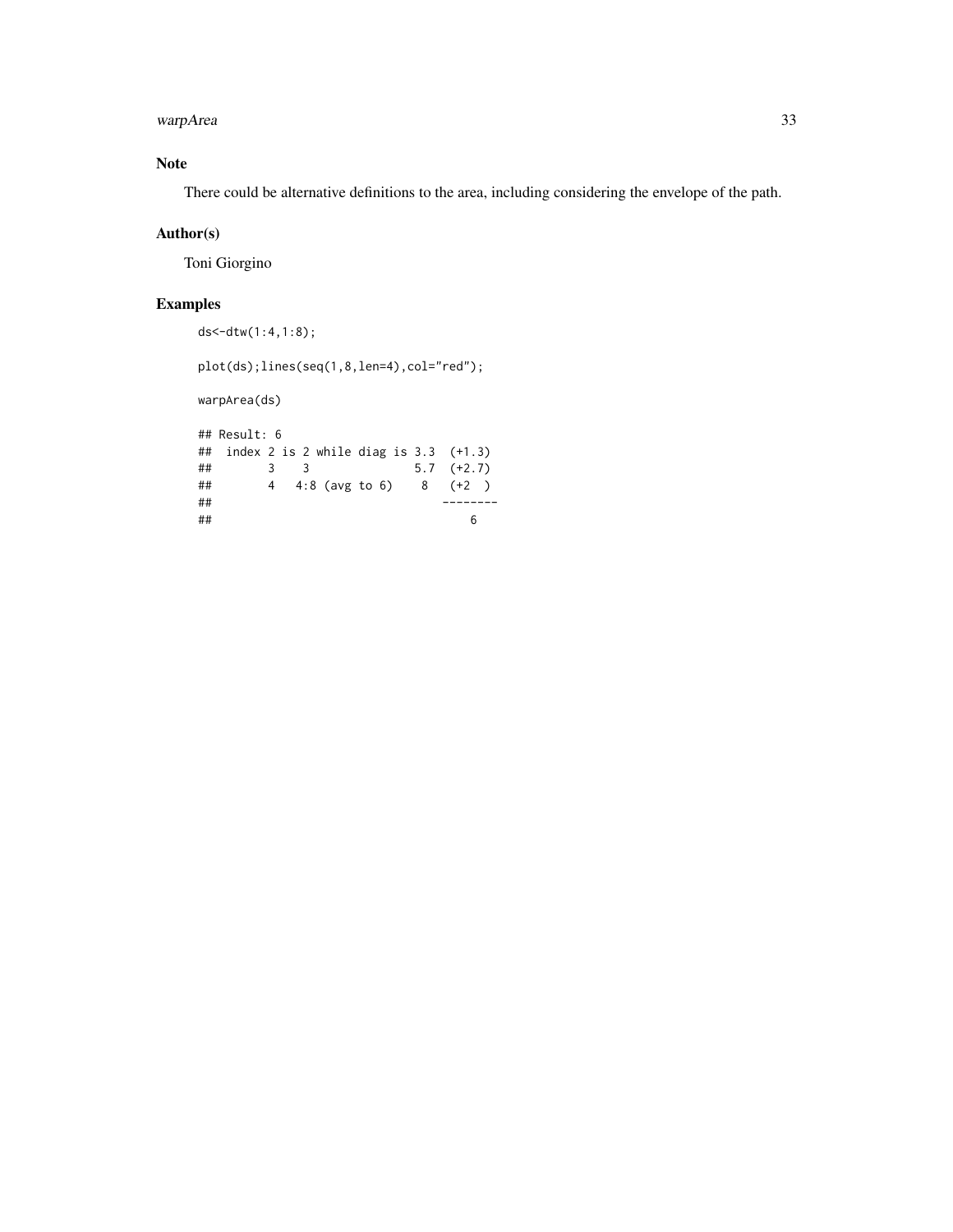# <span id="page-33-0"></span>**Index**

∗Topic cluster triangleFixing, [29](#page-28-0) ∗Topic datasets aami, [4](#page-3-0) ∗Topic hplot dtwPlot, [14](#page-13-0) dtwPlotThreeWay, [17](#page-16-0) dtwPlotTwoWay, [19](#page-18-0) ∗Topic package dtw-package, [2](#page-1-0) ∗Topic ts countPaths, [6](#page-5-0) dtw, [7](#page-6-0) dtw-package, [2](#page-1-0) dtwDist, [12](#page-11-0) dtwPlot, [14](#page-13-0) dtwWindowingFunctions, [21](#page-20-0) mvm, [23](#page-22-0) stepPattern, [24](#page-23-0) warp, [30](#page-29-0) warpArea, [32](#page-31-0) aami, [4](#page-3-0) aami3a *(*aami*)*, [4](#page-3-0) aami3b *(*aami*)*, [4](#page-3-0)

```
asymmetric (stepPattern), 24
asymmetricP0 (stepPattern), 24
asymmetricP05, 9
asymmetricP05 (stepPattern), 24
asymmetricP1 (stepPattern), 24
asymmetricP2 (stepPattern), 24
```

```
countPaths, 6
```
dist, *[3](#page-2-0)*, *[7,](#page-6-0) [8](#page-7-0)*, *[10](#page-9-0)*, *[13](#page-12-0)* distance, *[4](#page-3-0)*, *[10](#page-9-0)*, *[13](#page-12-0)* dtw, *[3,](#page-2-0) [4](#page-3-0)*, [7,](#page-6-0) *[12](#page-11-0)*, *[15](#page-14-0)*, *[18,](#page-17-0) [19](#page-18-0)*, *[21](#page-20-0)*, *[23,](#page-22-0) [24](#page-23-0)*, *[31](#page-30-0)* dtw-package, [2](#page-1-0) dtwDist, *[10](#page-9-0)*, [12](#page-11-0) dtwPlot, [14,](#page-13-0) *[20](#page-19-0)*

dtwPlotAlignment *(*dtwPlot*)*, [14](#page-13-0) dtwPlotDensity *(*dtwPlot*)*, [14](#page-13-0) dtwPlotThreeWay, *[15,](#page-14-0) [16](#page-15-0)*, [17](#page-16-0) dtwPlotTwoWay, *[15,](#page-14-0) [16](#page-15-0)*, [19](#page-18-0) dtwWindow.plot *(*dtwWindowingFunctions*)*, [21](#page-20-0) dtwWindowingFunctions, *[3,](#page-2-0) [4](#page-3-0)*, *[8](#page-7-0)*, *[10](#page-9-0)*, [21](#page-20-0)

is.dtw *(*dtw*)*, [7](#page-6-0) is.stepPattern *(*stepPattern*)*, [24](#page-23-0) itakuraWindow *(*dtwWindowingFunctions*)*, [21](#page-20-0)

```
matplot, 19, 20
mori2006 (stepPattern), 24
mvm, 23
mvmStepPattern, 27, 28
mvmStepPattern (mvm), 23
```
#### noWindow *(*dtwWindowingFunctions*)*, [21](#page-20-0)

```
outer, 4, 10
```

```
plot.dtw, 10
plot.dtw (dtwPlot), 14
plot.stepPattern (stepPattern), 24
print, 25
print.dtw (dtw), 7
print.stepPattern (stepPattern), 24
```
rabinerJuangStepPattern *(*stepPattern*)*, [24](#page-23-0) rigid *(*stepPattern*)*, [24](#page-23-0)

sakoeChibaWindow *(*dtwWindowingFunctions*)*, [21](#page-20-0) slantedBandWindow, *[32](#page-31-0)* slantedBandWindow *(*dtwWindowingFunctions*)*, [21](#page-20-0) stepPattern, *[3,](#page-2-0) [4](#page-3-0)*, *[7,](#page-6-0) [8](#page-7-0)*, *[10](#page-9-0)*, *[15](#page-14-0)*, *[24](#page-23-0)*, [24](#page-23-0) symmetric1 *(*stepPattern*)*, [24](#page-23-0)